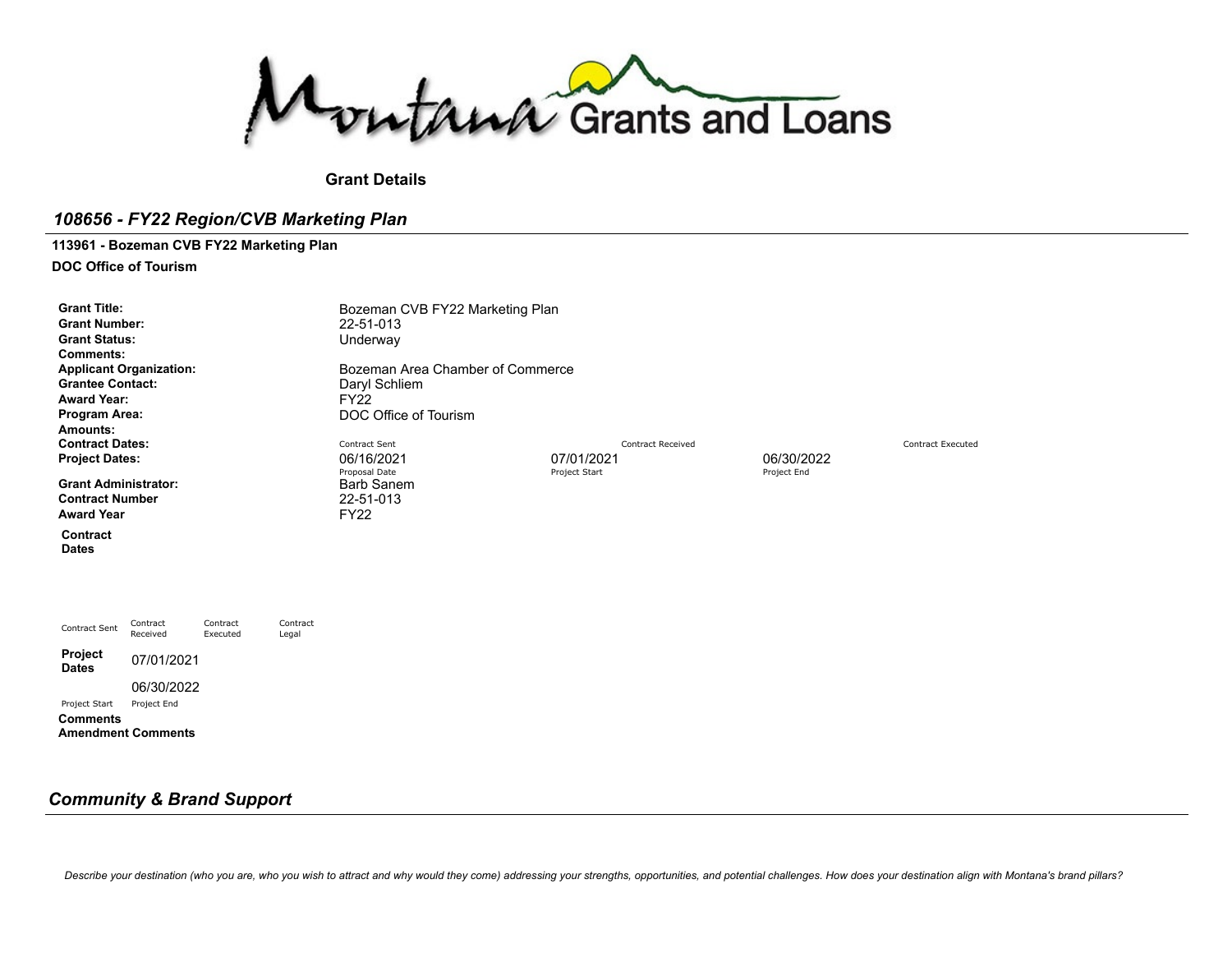Bozeman, Montana is an outdoor lover's dream. Located between two entrances to Yellowstone National Park, two major ski areas, Bridger Bowl and Big Sky Resort, six mountain ranges, and four major rivers, the opportunities are endless. A vibrant college town, Bozeman's dining, shopping and entertainment sectors are thriving. It's close proximity to the outdoors makes it easy to adventure by day, and still be able to enjoy the bustling nightlife in the evening.

## **Visitor Characteristics:**

The 2020 ITRR Quarterly Nonresident Visitation Study, outlines Visitor Characteristics of Gallatin County:

- 17% all first-time visitors, 70% repeat visitors, and 86% plan to return within 2 years.
- 61% of the people said their primary reason for the trip was vacation, 31% were visiting friends or family.
- If on vacation, they were attracted to Montana because: Yellowstone National Park, ski/snowboarding, mountains/forests, open space/uncrowded areas.

• Top activities: Scenic driving, day hiking, wildlife watching, nature photography, visiting local breweries, recreational shopping, car/RV camping, skiing/snowboarding, visiting other historical sites, fishing/fly fishing and bicycling.

- Top states of residency: MN, CA, WA, ID, ND, UT, TX, CO, WI, WY
- Average age 54, median age 56
- 55% have a household income over \$100,000, with 17% of those making \$200K or greater

### **Expenditures:**

In 2020, nonresident expenditures for Gallatin County totaled \$948,971,000. (ITRR 2020 Nonresident Travel Survey) Of this, the largest percentage was spent on restaurants and bars followed by outfitters and guides, gas, hotels, licenses and fees, auto rental and retail.

In 2021, Bozeman, Montana, ranked #1 for the fourth year in a row for having the strongest local micropolitan economy in the nation. This "economic strength" is evaluated based on a long-term tendency for an area to consistently grow in size and quality. (Polycom Corporation, 2021 Economic Strength Ratings.)

This growth and vitality are contributing to an increased interest in Bozeman as a vacation destination. Since the start of COVID-19 last March, the Bozeman Yellowstone International Airport has made twelve announcements of new or increased air service to Bozeman. There are currently 30 nonstop flights to major cities in twenty states across the country, serviced by all major airlines. This increase accounts for 50% more flights than in the summer of 2019. If bookings fall into line with airline optimism, it could be a record year for air travel to Bozeman, and a record recovery for the airport.

Nationally, in 2020, passengers on all 2020 U.S.-based flights were down 62% from 2019. In July 2019, the airport had a record seat count of 108,000. July 2021 seat count numbers will exceed 180,000.

This accessibility poises the airport to become a regional hub.

Bozeman is seeing strong numbers from people in regional drive markets; Spokane, Boise, Cheyenne and the Dakotas are all strong.

Our hotel inventory continues to grow. With the opening of the Kimpton Armory Hotel in 2020, our current room count is 2459. In 2021, two new hotels, AC Marriot Bozeman and Bozeman Residence Inn are scheduled to open. In 2022, Hampton Inn Suites, Airport Plaza Hotel (Belgrade) and Mitchell Development (a new brand) are slated to open, and in 2023, two new hotels on Baxter Lane, plus the City Center Boutique Hotel are planned. This would bring the total number of rooms to 3285. Hotels have been running at 85% of 2019 record numbers, however March is pointing to 105% or higher, compared to 2019. Pricing is off by 10-15% but rebounding. Occupancy rates in January and February 2021 were at 90%.

### **BOZEMAN'S STRENGTHS**

• Proximity to Yellowstone National Park. Yellowstone was the second most visited national park in 2020 with 3.8 million visitors.

- World-class skiing at Bridger Bowl and Big Sky Resort.
- Ease of access: 30 nonstop flights in 20 states, 10 airlines, I-90 access.

• Vast amount of outdoor recreation. Destination Analysts DMO Website Importance Study, January 2020, found 66.7% of Bozeman CVB website visitors were searching for Outdoor Recreational Activities.

- Vibrant college town with a strong economy.
- Museum of the Rockies, Gallatin History Museum, American Computer and Robotics Museum.
- Several State Parks and Historical Sites are within driving distance: Missouri Headwaters State Park, Madison Buffalo Jump, Virginia and Nevada Cities, Lewis and Clark Caverns.
- Growing Nordic Skiing opportunities: Crosscut Mountain Sports Center and Bridger Ski Foundation provide multiple groomed trails.
- Montana State University

• Community partnerships between the Bozeman CVB, Yellowstone Country, Visit Big Sky, Big Sky Resort, Yellowstone Club, Montana State University, Gallatin County TBID, and the Bozeman Area Chamber of Commerce working to increase both tourism and business development.

## **OPPORTUNITIES**

• Bozeman Yellowstone International on the cusp of becoming a regional airport.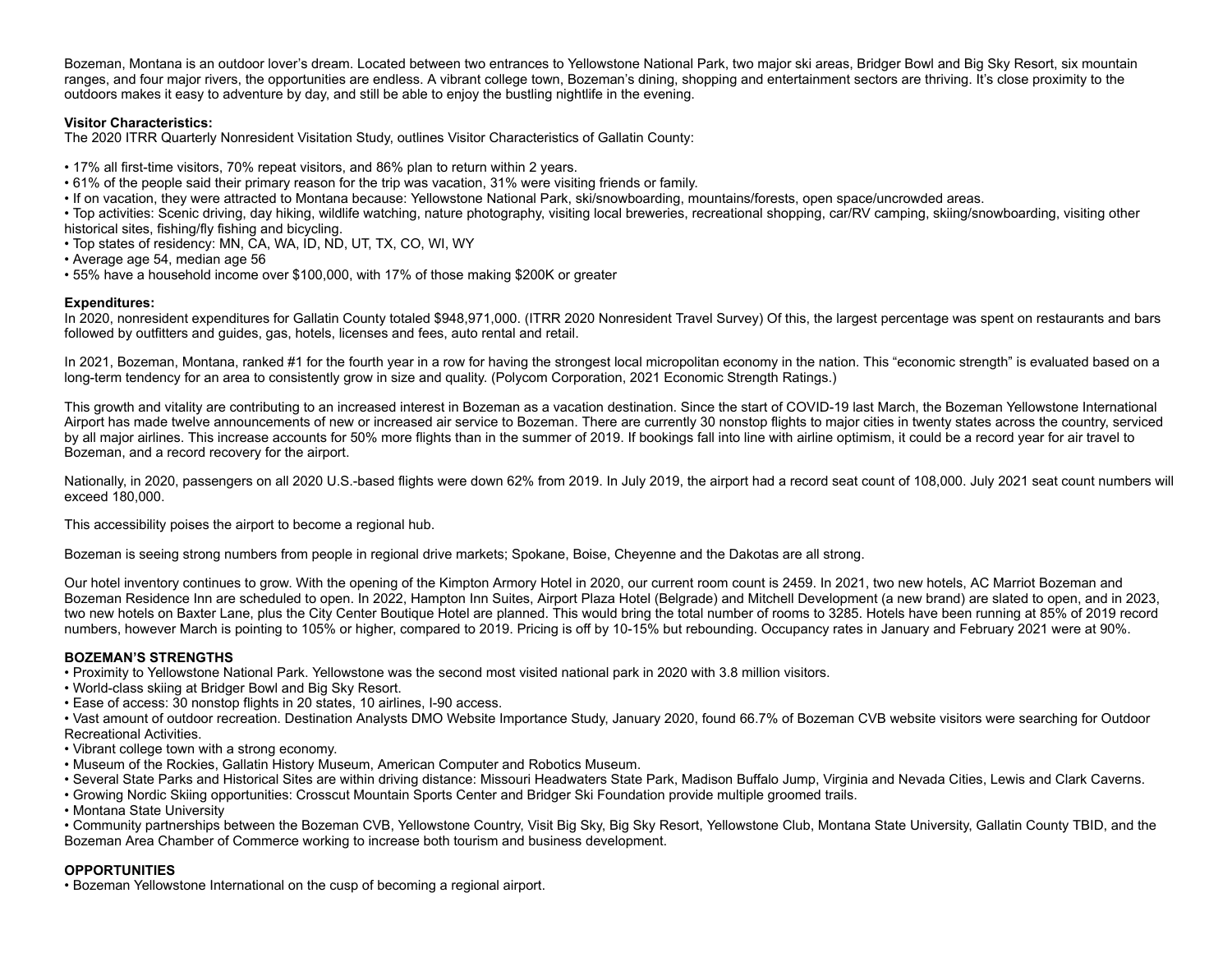- Residual travel potential from friends and family visiting the growing population. 31% of visitors came to visit friends or family in 2020. (ITRR Nonresident Visitors Study, 2020)
- Pent up demand for international travel.
- Advancing Hospitality and Culinary Programs at Montana State University and Gallatin College.
- Possible hotel training center through MSU in the future.
- Increased visitation from regional and drive markets.
- Opportunity to increase winter visitation. 16% of visitors came to ski or snowboard in 2019. (ITRR Nonresident Visitors Study, 2020)
- Repeat visitors. In 2020, 70% of visitors were repeat, and 86% of visitors planned to return within 2 years. (ITRR Nonresident Visitors Study, 2020)
- Destination meetings. Bozeman is a sought-after meeting location and increased air service opens up new markets.
- Branding refresh. Evaluating current brand and positioning based on changes in the market.
- Travel trends showing an increase in interest to travel to less congested places with a lot of outdoor recreation. (Adara, Traveler Trends Tracker, 2021.)
- Impact of Southwest Airlines. The airline anticipates that beginning the second year of service, Bozeman will see an impact of 500 hotel rooms per day.
- Economic development partnerships for tourism events.
- Capitalize on the popularity of the TV show Yellowstone.
- People looking to flee metropolitan areas due to COVID.
- Two new event/music venues have completed construction since the pandemic began but have yet to reopen at full capacity. (The Armory & The Elm).

#### **POTENTIAL CHALLENGES**

- Workforce challenges such as housing, childcare and transportation.
- Congestion in Yellowstone National Park during the summer months.
- Growing local sentiment resisting increased visitation and population growth.
- Maintaining infrastructure with increased pressure.
- Significant weather events such as poor snow or increased wildfires.
- Lack of larger meeting spaces.
- Further spikes of COVID cases.

### **MONTANA BRAND PILLARS**

#### SPECTACULAR, UNSPOILED NATURE

Surrounded by six mountain ranges, four prominent rivers, three state parks and two of Yellowstone National Park's entrances, Bozeman has long been sought out by mountaineers.

#### BREATHTAKING EXPERIENCES BY DAY, RELAXING HOSPITALITY AT NIGHT

Bozeman's proximity to outdoor adventure makes it an ideal destination for those who want to adventure by day but enjoy the amenities of an urban environment at night. Bozeman is full of restaurants, retail, art galleries and entertainment venues featuring live music, theater, film and dance. The Montana Brand Exploration Study, 2016, noted that among travelers that are most excited about Montana, 30.8% still strongly prefer an urban experience. This presents an opportunity to capture these travelers.

### VIBRANT CHARMING SMALL TOWNS THAT SERVE AS GATEWAYS

With the energy of a college town, a growing tech industry, easy access, and a strong economy, Bozeman enjoys the amenities of an urban area, while maintaining the feel of a small town.

**Describe your destination.**

#### Inspiration

Our marketing campaigns all highlight the spectacular beauty and endless opportunities for recreation. We have segmented our campaigns into regional and national, focusing the creative of our regional campaign on road trips, and our national campaign is targeted specifically to direct flight markets. We are currently updating our brand, website, logo and creative assets based on on-going research about our visitors.

Throughout the last year imagery and messaging played a huge role in effectively yet sensitively inspiring travel. Images of wide-open spaces with few people have been and will continue to be utilized as we come out of the pandemic. Empathetic undertones and "ready when you are" messaging have also been a great way to prioritize health and safety while still inspiring visitation. Those components will continue to be a part of our strategy moving forward.

Marketing methods in this phase include paid and organic social media, digital marketing campaigns, email marketing, website marketing, SEO/SEM, print advertising, joint ventures, media outreach and press trips.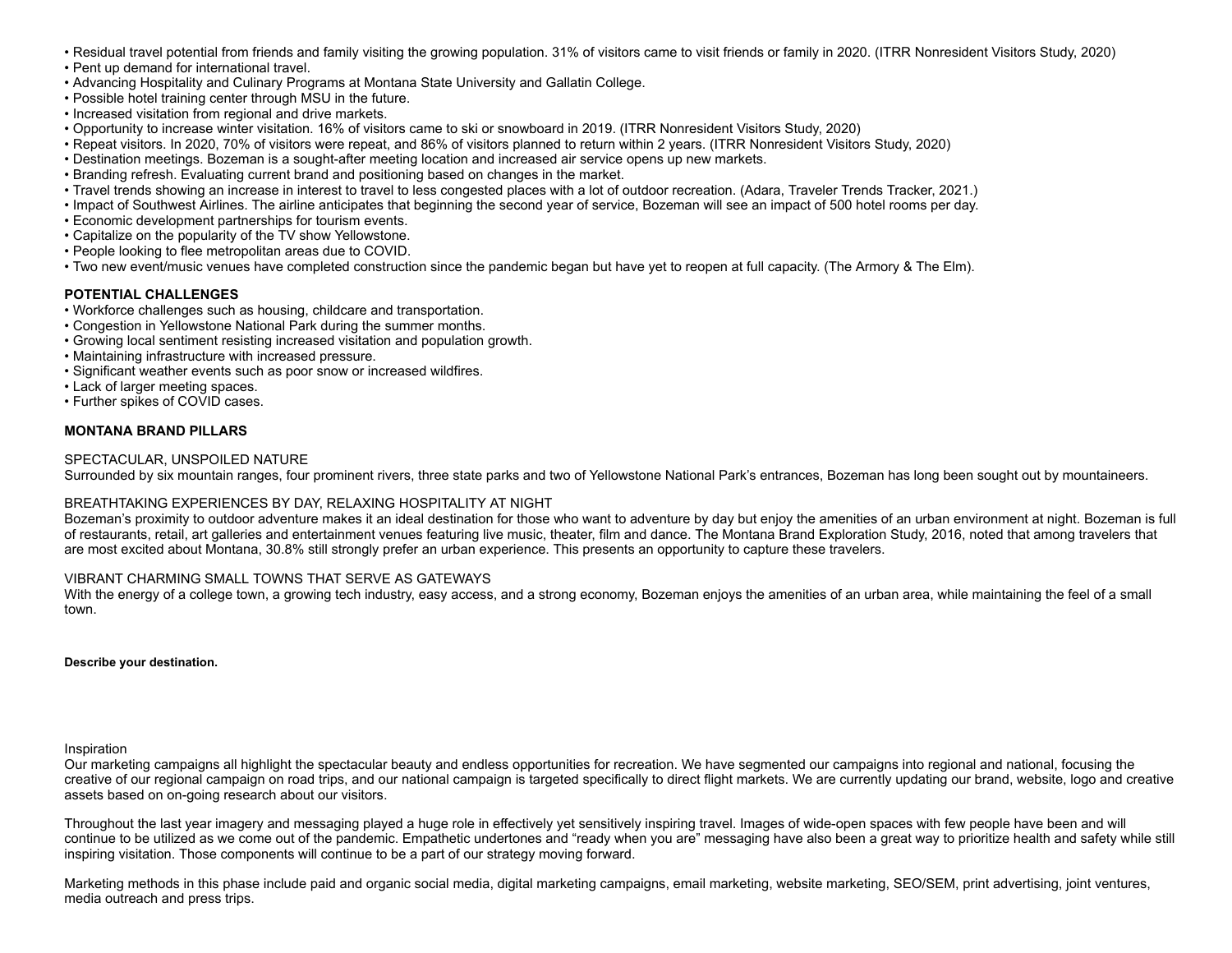#### Orientation and Facilitation

Our blogs, posted twice per week, are focused on giving people more specific trip planning information. Email newsletters keep Bozeman top of mind, along with native advertising, our Travel and Relocation Guide, and visitor's centers in the airport and in the Bozeman Chamber of Commerce.

Paired with a successful prospecting strategy, our retargeted plan will bring people back to the site by encouraging lodging bookings by pushing people to the lodging section on the site. As we continue to nurture and grow website visitation in markets throughout the country, we can hit them with retargeting ads or with follow-up emails reminding them to book early.

Working in conjunction with the TBID and Bozeman Area Chamber of Commerce, we are able to pass off leads for individual businesses as well as tournaments, conventions and meetings.

#### **Optional: Include attachments here**

*a. Define your target markets (demographic, geopgraphic and psychographic).*

#### GEOGRAPHIC TARGETS

In FY22, our geographic target markets will be broken into regional and national campaigns.

#### Regionally:

The state of Montana along with the following emerging regional markets; Spokane, Idaho Falls, Bismarck, Sioux Falls, Cheyenne, Billings, and Missoula.

#### Nationally:

Direct flight markets, with a strong focus on the following new markets, San Diego, Nashville, Charlotte, Oakland/San Francisco, Philadelphia, and Detroit. Will continue to market to Las Vegas, Seattle, Denver, Dallas, New York City, Minneapolis, Chicago and Salt Lake City.

Emerging Markets: Washington D.C., Austin, TX

#### DEMOGRAPHIC AND PSYCHOGRAPHIC TARGETS

Outdoor Adventure Seekers: People showing an interest in skiing/snowboarding, national parks, hiking, fly fishing, adventure travel and camping. These outdoor-oriented travelers are high potential visitors. (Montana Brand Exploration Study, 2016.)

Western Culture Seekers: Western culture has broad appeal. Outfitters and guides accounted for the second-highest expenditure in Gallatin County in 2019, with spending reaching almost \$150,000,000. (ITRR Nonresident Visitor Expenditures by Location, Gallatin County.) The television show Yellowstone has increased awareness of the area and added to this demographic.

Winter Enthusiasts: With two alpine ski areas, a plethora of Nordic and snowshoe trails, plus vast snowmobiling terrain, Bozeman is an ideal fit for the winter enthusiast, particularly those with a high interest in cold season activities. (Montana Brand Exploration Study, 2016.)

Families: Findings from Destination Analysts Montana Brand Exploration Survey, 2016, identified Family Travelers as a high-value segment indicating that they index high on outdoor psychographics, have high incomes and would expect to spend more and stay longer in the state than other travelers.

Older Couples w/ No Kids: A segment we continue to see emerging is the over 55 married couple. This segment has a more flexible schedule, more disposable income and an appetite for adventure. They still seek the ease of travel and the comforts they've come to expect in larger markets, but they are drawn to National Parks as bucket list destinations, including Yellowstone.

#### OTHER TARGET MARKETS

Film: With state incentives working to encourage filmmakers to bring their work to Montana, we welcome the opportunity to collaborate with the Montana Film Office whenever possible. With a recent announcement of a new TV series, "Bozeman," focused on the founding of the town, there may be opportunity to work with the production team when filming begins.

Conferences and Meetings: As our hotels continue to expand, we are gaining capacity for conferences and meetings. The Kimpton Armory Hotel opened this year with a meeting room of 500 people. However, COVID-19 protocols are only allowing 50% capacity, so while we are seeing small conferences return, it is difficult to attract bigger conferences. We are seeing interst come back slowly but surely, mainly from the local area, but are starting to get more requests from out of state now that the mask mandate has been lifted.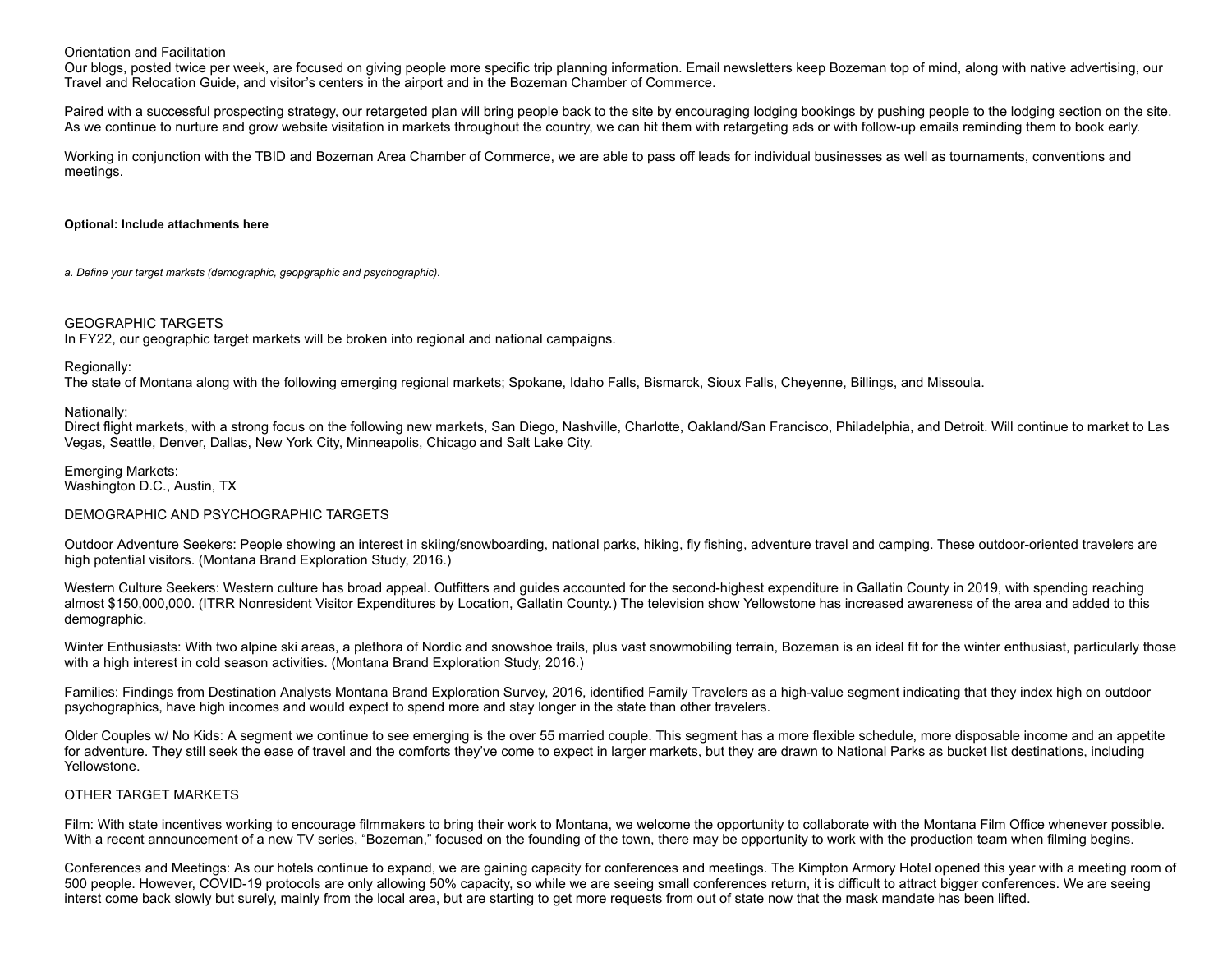Sports Tournaments and Events: Working in collaboration with the Gallatin Valley Tournament Committee, and the Gallatin Valley TBID, we are focusing on statewide and regional tournaments both inside and outside of the Montana High School Association. We currently are hosting: Class C Golf-Bozeman, May 17-18, 2021. Class A Softball-Belgrade, May 27-29, 2021 and we are working on the following tournaments to bring to Belgrade or Bozeman: State All Class Volleyball-MSU, November 11-13, 2021, AA Wrestling Divisional-Bozeman, February 4-5, 2022, AA Basketball Divisional-Belgrade, March 7-9, 2022, AA-C State Basketball, March 10-12, 2022, Softball Divisional-Bozeman, May 19-21, 2022, AA Track & Field Divisional-Belgrade, May 20-21, 2022, State AA Softball-Belgrade, May 26-28, 2022. We are also working with Bozeman Blitz on bringing a major event to Bozeman this fall.

Tour Groups: This year, we will mainly focus on domestic tour groups, attending IPW in September and IMEX in November. A conservative estimate to begin talking to international groups would be fall, 2021.

*b. What are your emerging markets?*

Entertainment Seekers: Prior to COVID-19, Bozeman had a thriving and growing entertainment scene. The Rialto, Brick Breeden Fieldhouse, Ellen Theatre, Emerson Cultural Center and Willson Auditorium all bring in top notch national, regional and local music, theater, dance and comedy. The Elm, a new music venue is slated to open this year, bringing in even more talent. As COVID measures open up, we will evaluate adding this to the marketing mix. With two new venues completing constructing during the pandemic, there will be increased opportunity to bring in shows once restrictions lift.

International Travelers: While international travel has yet to really open up, it is critical we have flexibility to make marketing adjustments as this market changes.

#### **Optional: Include attachments here.**

*c. What research supports your target marketing?*

- ITRR, Non-resident Travel Study, 2020 Destination Analysts:
- "Montana Brand and Exploration Research," October 2016 "Profile Study of the Winter Enthusiast," February 2018
- Arrivalist
- Origin markets
- Points of interest
- Visitor demographic
- Drive market arrival
- Adara, Traveler Trends Tracker, 2021
- Bozeman Yellowstone International Airport Data
- Website Traffic Trends
- Organic Traffic
- Bozeman CVB Email List
- Social Media Metrics

#### **Goals:**

- 1. Capitalize on the popularity of Bozeman and the increased airline capacity by bringing more national visitors to Bozeman.
- 2. Increase earned media, publication articles and blogs, about Bozeman.
- 3. Safely and successfully bring events back to Bozeman, concerts/shows, sporting events, tournaments, business meetings, etc.
- 4. Safely and successfully bring back group travel to Bozeman and Yellowstone.
- 5. Continue to nurture & grow regional visitors within the state of Montana as well as regional opportunity markets.
- 6. Increase contact database through travel guide downloads.
- 7. Enhance our email marketing to existing contacts through automation.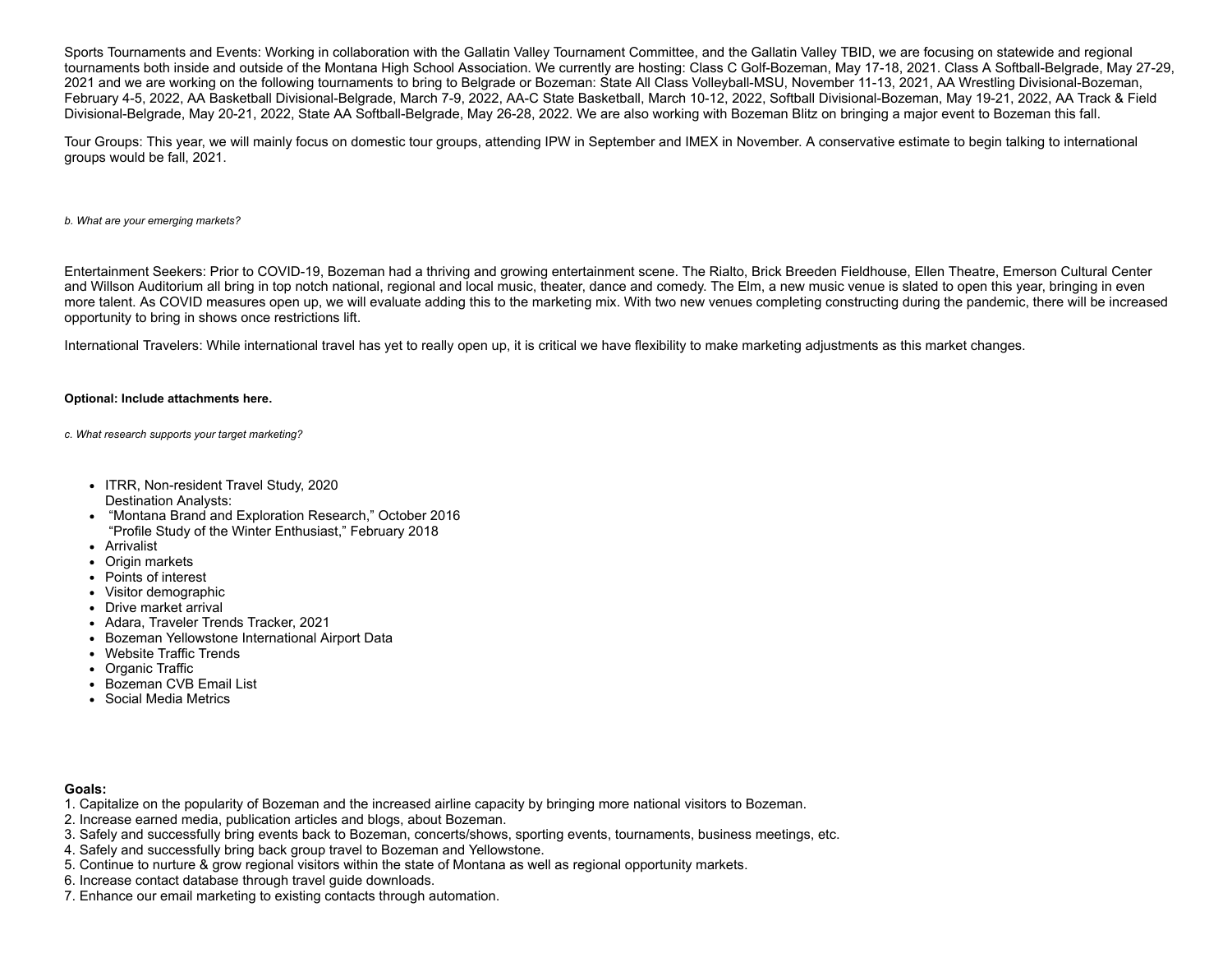- 8. Complete our audience research to better understand who is visiting Bozeman.
- 9. Identify additional, local Co/Op opportunities outside state Joint Ventures.

## **Objectives:**

- 1. Increase hotel stays & collections back to FY20 levels or slightly higher.
- 2. Increase overall website traffic back to FY20 levels or higher (825K sessions).
- 3. Improve organic search engine traffic back to FY20 levels (189K sessions).
- 4. Improve travel guide downloads to FY20 levels (5500 new contacts).
- 5. Define specific target audiences through current research (3-5 audiences)
- 6. Complete 1 media/press trip in conjunction with Yellowstone Country to promote Southwest Airlines and the Bozeman area.

## **COVID-19 Update:**

In FY21, due to COVID-19, we kept our media buys flexible, which allowed us to switch gears as the summer went on. This year, we plan to stay the course, remaining agile to shift dollars depending on pandemic conditions, international travel, and local visitation.

*a. In what types of co-ops with MTOT would you like to participate?*

In the past, we have seen a lot of success with our MTOT co-ops. We will allocate funds, and when MTOT co-op programs come available in FY22, will evaluate the opportunities based on the program, and our budget.

#### **Optional: Include attachment here.**

*b. In what other types of co-ops would you like to participate? (Regions/CVBs, etc.)*

Co-ops are a great way to achieve an economy of scale and maximize our budget. We work closely with Yellowstone Country, Glacier Country and Bridger Bowl on cooperative advertising programs.

The airline Transportation Committee, a partnership between Bozeman CVB, Yellowstone Country, Big Sky Resort, Yellowstone Club and Visit Big Sky has been working closely for several years. This year, we plan to disperse our funds to assist all airlines on a case-by-case basis.

*c. What types of co-ops have you done in the past? Were they successful - why or why not?*

In addition to those listed above, past co-ops have included United Airlines & Alaska Airlines In-Flight Video with Bridger Bowl.

We are also exploring opportunities with local businesses to attract influencers to our market. As they bring opportunities to our attention, we are evaluating them to better understand how we can contribute to the success of the visit and ensuing media.

**Optional: Include attachments here.**

**Optional: Include attachments here.**

**Optional: Include attachment here:**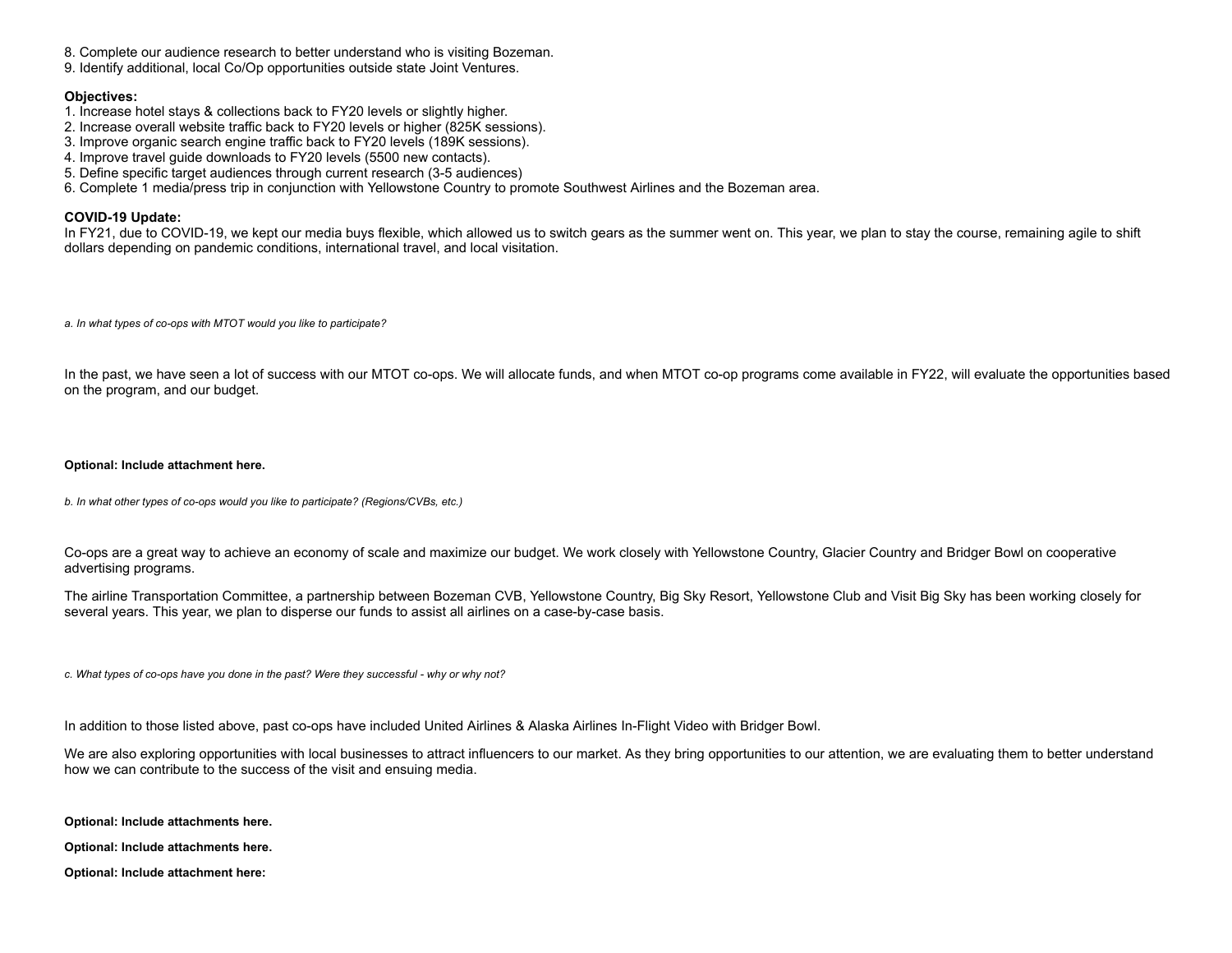# *Marketing Segment, Method & Budget*

| <b>Marketing</b><br><b>Segment</b> | <b>Marketing</b><br><b>Method</b> | <b>Describe</b><br>your<br>method.                                                                                                                                                                                                                                                                                                                                                                                                             | Provide supporting research/statistics.                                                                                                                                                                                                                                                                                                                                                                                                                                                                                                                                                                                                                                                                                                                                                                                                                                                                                                                                                                                                                                                                                                                                | <b>Describe the</b><br>quantifiable<br>measurements<br>for success<br>including<br><b>Regulations</b><br>requirements.                                                          | <b>Estimated</b><br>budget<br>for<br>method. | <b>Marketing</b><br><b>Method</b><br><b>Evaluation</b> | <b>Add'l Attchmnt</b> |
|------------------------------------|-----------------------------------|------------------------------------------------------------------------------------------------------------------------------------------------------------------------------------------------------------------------------------------------------------------------------------------------------------------------------------------------------------------------------------------------------------------------------------------------|------------------------------------------------------------------------------------------------------------------------------------------------------------------------------------------------------------------------------------------------------------------------------------------------------------------------------------------------------------------------------------------------------------------------------------------------------------------------------------------------------------------------------------------------------------------------------------------------------------------------------------------------------------------------------------------------------------------------------------------------------------------------------------------------------------------------------------------------------------------------------------------------------------------------------------------------------------------------------------------------------------------------------------------------------------------------------------------------------------------------------------------------------------------------|---------------------------------------------------------------------------------------------------------------------------------------------------------------------------------|----------------------------------------------|--------------------------------------------------------|-----------------------|
| Consumer                           | <b>Opportunity Marketing</b>      | <b>Allocation of</b><br>funds for<br>unforeseen<br>opportunities<br>that may arise<br>throughout the<br>fiscal year in<br>public or<br>private<br>partnerships<br>which align<br>with our overall<br>goals and<br>target markets.<br>These funds<br>allow us to be<br>agile and take<br>advantage of<br>time-sensitive<br>opportunities<br>that enhance<br>the overall<br>marketing plan.                                                      | Contigency funds provide peace of mid to take advantage of opportunities or<br>address challenges as they arise. It allows an organization to be agile and<br>proactive as circumstances change or arise.<br>https://hbr.org/2020/08/an-agile-approach-to-budgeting-for-uncertain-times                                                                                                                                                                                                                                                                                                                                                                                                                                                                                                                                                                                                                                                                                                                                                                                                                                                                                | Each opportunity<br>will be evaluated<br>based on how well<br>it fits with our goals,<br>budget and target<br>markets. KPI's will<br>be assigned<br>depending on the<br>method. | \$15,000.00                                  |                                                        |                       |
| Consumer                           | <b>Online/Digital Advertising</b> | 8 in 10 (86%)<br>of U.S. adults<br>get their news<br>from digital<br>devices, and<br>when asked<br>what platform<br>they prefer,<br>52% of<br>Americans<br>prefer digital.<br>(Pew<br>Research, Fact<br>Tank, January<br>12, 2021)<br>Inspiration<br>continues to<br>play an<br>important role<br>in driving travel<br>decisions.<br><b>Madden Media</b><br>reports<br>"Partners who<br>are providing<br>vacation<br>inspiration are<br>seeing | Our digital campaign is an inspirational campaign to reach new people, with<br>an emphasis on retargeting for those who are showing interest or have<br>previously visited.<br>8 in 10 (86%) of U.S. adults get their news from digital devices, and when<br>asked what platform they prefer, 52% of Americans prefer digital. (Pew<br>Research, Fact Tank, January 12, 2021) Inspiration continues to play an<br>important role in driving travel decisions. Madden Media reports "Partners<br>who are providing vacation inspiration are seeing stronger results than those<br>investing primarily in conversion tactics." Additionally, studies show<br>approximately 92% of people who visit your website for the first time are not<br>ready to buy. (Episerver's "Reimagining Commerce" report, 2017.)<br>https://www.pewresearch.org/fact-tank/2021/01/12/more-than-eight-in-ten-<br>americans-get-news-from-digital-devices/<br>https://maddenmedia.com/2021-destination-marketing-trends/<br>https://www.prnewswire.com/news-releases/study-92-percent-of-consumers-<br>visiting-a-retailers-website-for-the-first-time-arent-there-to-buy-<br>300390086.html | 1. Overall Traffic<br>825K sessions,<br>back to pre-<br>pandemic levels<br>2. New Contacts<br>5,500 contacts,<br>back to pre-<br>pandemic levels                                | \$17,500.00                                  |                                                        |                       |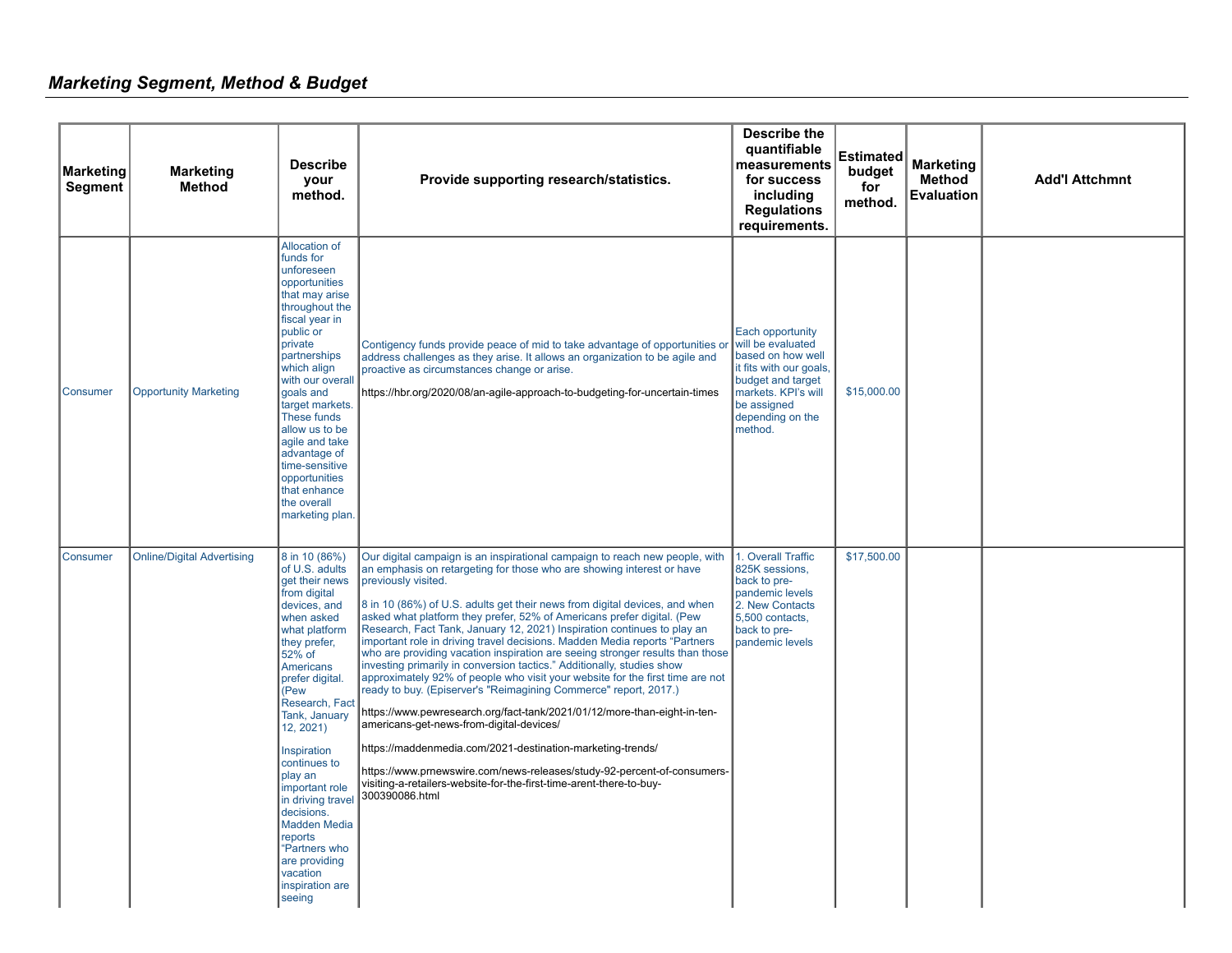**stronger** results than those investing primarily in conversion tactics." **Throughout** FY21, we have emphasized empathetic undertones such as "We're ready when you are," with messages prioritizing health and safety. Our digital advertising strategy is divided into two segments: • Regional, drive market which includes Montana along with Spokane, Idaho Falls, Bismarck, Sioux Falls, Cheyenne, Billings, and Missoula. • National, direct flight markets including San Diego, Nashville, Charlotte, Oakland/San Francisco, Philadelphia, **and Detroit.** We will continue to market to Las Vegas, Los Angeles, Seattle, Denver, Dallas, New York City, Minneapolis, Chicago and Salt Lake City. Our creative will continue to be inspirational, focusing on road trips to drive markets, and intimate outdoor **experiences** with ease of access in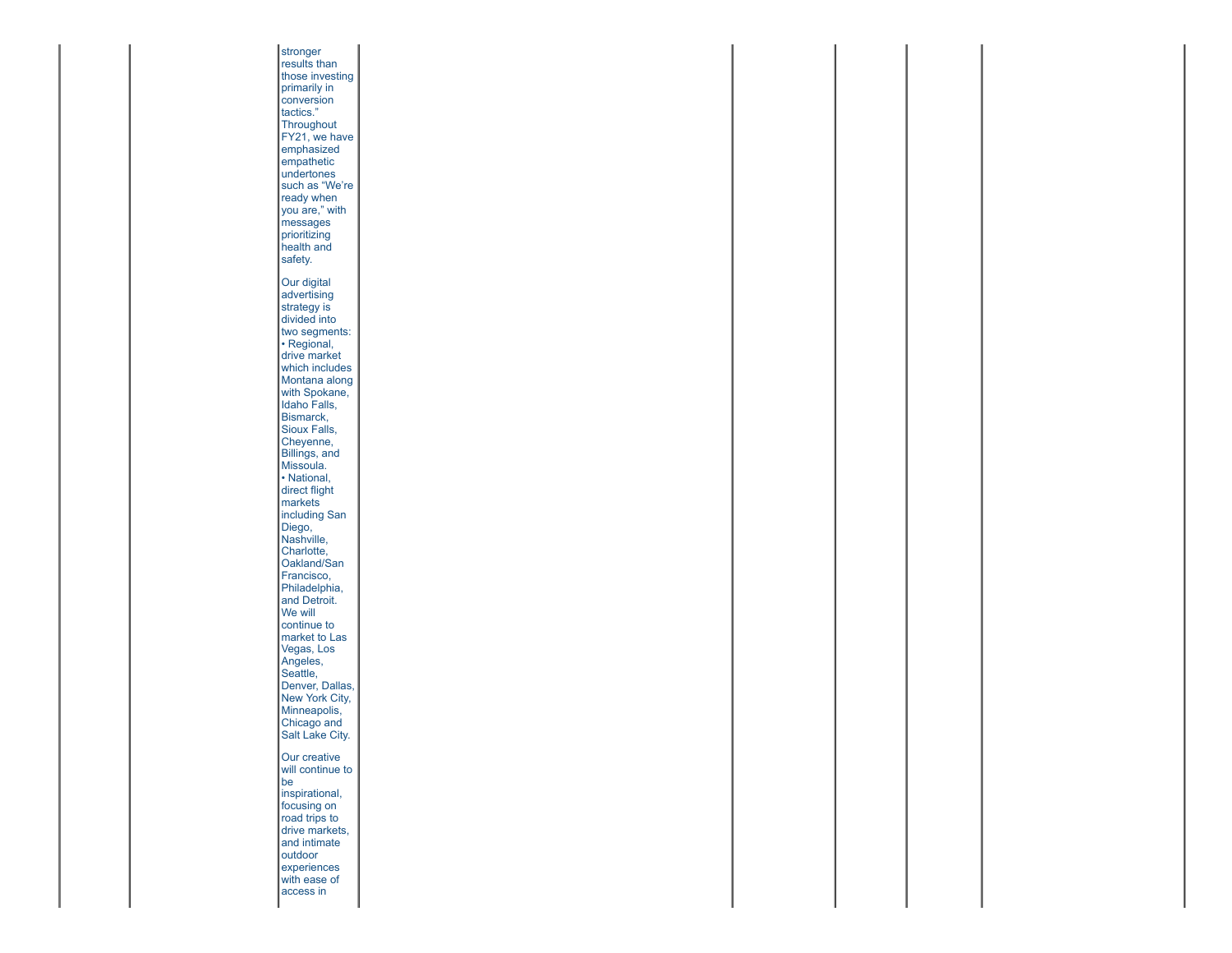|                 |                     | direct flight<br>markets.<br>Retargeting<br>ads and<br>automated<br>emails driving<br>people to the<br>lodging portion<br>of our website<br>will play a<br>bigger role.<br><b>The 2020 ITRR</b><br>Quarterly<br>Nonresident<br>Visitation<br>Study reports<br>70% of visitors<br>to Bozeman<br>were repeat<br>visitors, and<br>86% plan to<br>return within 2<br>years.<br>Additionally,<br>studies show<br>approximately<br>92% of people<br>who visit your<br>website for the<br>first time are<br>not ready to<br>buy.<br>(Episerver's<br>"Reimagining<br>Commerce"<br>report, 2017.)<br>We are also<br>driving people<br>to sign up for<br>our weekly<br>newsletter,<br>which includes<br>blog updates<br>and trip<br>planning ideas. |                                                                                                                                                                                                                                                                                                                                                                                                                                                                                                                                                                                                                                                                                                                                                                                                                                                                                                                                                                                                                                                                                                                                                                                                  |                                                                                                                                                  |             |                                     |
|-----------------|---------------------|-------------------------------------------------------------------------------------------------------------------------------------------------------------------------------------------------------------------------------------------------------------------------------------------------------------------------------------------------------------------------------------------------------------------------------------------------------------------------------------------------------------------------------------------------------------------------------------------------------------------------------------------------------------------------------------------------------------------------------------------|--------------------------------------------------------------------------------------------------------------------------------------------------------------------------------------------------------------------------------------------------------------------------------------------------------------------------------------------------------------------------------------------------------------------------------------------------------------------------------------------------------------------------------------------------------------------------------------------------------------------------------------------------------------------------------------------------------------------------------------------------------------------------------------------------------------------------------------------------------------------------------------------------------------------------------------------------------------------------------------------------------------------------------------------------------------------------------------------------------------------------------------------------------------------------------------------------|--------------------------------------------------------------------------------------------------------------------------------------------------|-------------|-------------------------------------|
| <b>Consumer</b> | <b>Social Media</b> | Social media,<br>both paid and<br>organic,<br>continues to be<br>our strongest<br>driver of<br>website traffic.<br>FY21 to date,<br>shows 36.7%<br>of website<br>traffic coming<br>from social<br>(192, 265)<br>users.)<br><b>Business</b><br>Insider reports<br>that since the<br>pandemic<br>began, 46-51%<br>more people                                                                                                                                                                                                                                                                                                                                                                                                               | Studies from Business Insider and The CMO Survey found 46-51% more<br>people are using social media since the pandemic began. In addition, 14%<br>of all people visiting Gallatin County in 2020 used social media to help plan<br>their trip. (ITRR, 2020). Facebook ads in particular, show a high ROI,<br>particularly in the travel industry. A report from The CMO Survey found that<br>more than 270 top marketers grew their social media spending in 2020 from<br>13.3% of their budget to almost one-quarter, (23.2%) and the B2C products<br>category accounted for almost one-third of their budgets. Forecasts from<br>these CMO's suggest social media spending will continue to account for<br>23.4% of their budget 24 months from now. In addition, social media gives<br>you a platform to establish digital trust through storytelling across all<br>channels, showing the people behind the brand, and utilizing written<br>messages along with their posts.<br>https://www.forbes.com/sites/forbescommunicationscouncil/2021/01/25/how-<br>to-leverage-14-social-media-marketing-trends-in-2021/?sh=4acff5813dc6<br>https://www.checkfront.com/digital-marketing-trends-2020 | Social Traffic 200K<br>sessions, 25%<br>above pre-<br>pandemic levels<br>Social Contacts<br>2,000 contacts,<br>17% above pre-<br>pandemic levels | \$26,000.00 | 550018632.0.58304900.1619803026.pdf |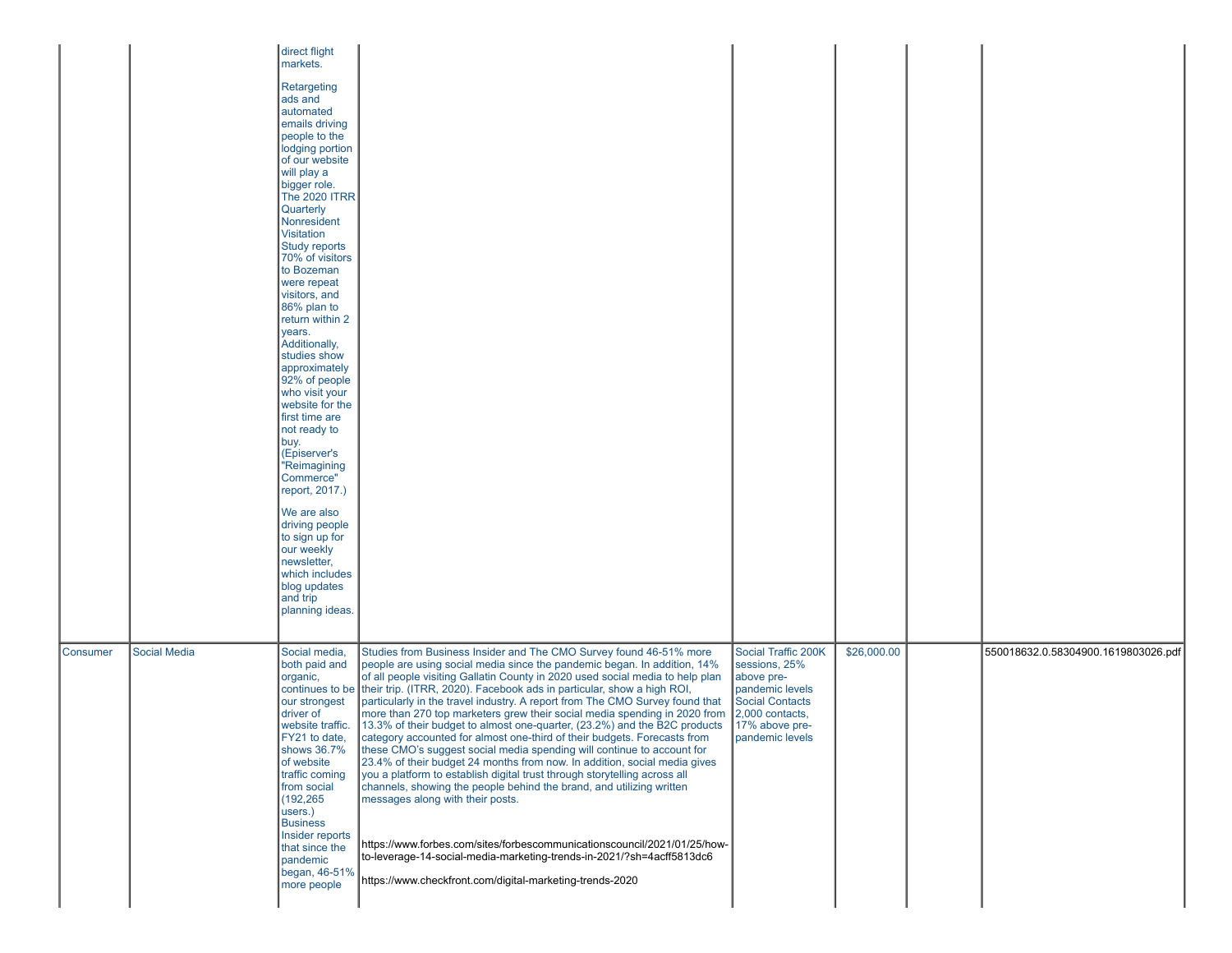| social media.<br>https://www.marketingcharts.com/digital/social-media-113777<br>14% of all<br>2020 ITRR Quarterly Nonresident Visitation Study: Attached<br>people visiting<br>Gallatin County<br>used social<br>media to plan<br>their trip in<br>2020. (2020<br>ITRR Quarterly<br>Nonresident<br>Visitation<br>Study)<br>In FY21 we<br>pulled back on<br>prospecting<br>and moved<br>those funds to<br>paid social.<br>Previously, the<br>highest<br>monthly traffic<br>to the website<br>from social<br>was 99,000<br>visitors.<br>Increasing our<br>paid social<br>media buy<br>increased our<br>traffic to<br>124,000<br>visitors in<br>January 2020,<br>and 100,000 in<br>February 2020,<br>a trend that is<br>continuing.<br>Utilizing past<br>blogs for social<br>media is<br>driving a<br>significant<br>amount of<br>traffic. So far in<br>FY21, over<br>36% of all<br>visitors came<br>to a blog post<br>through social<br>media. Social<br>is a great tool<br>for targeting<br>our audiences<br>with relevant<br>engaging<br>content. |          |         | are using | https://www.businessinsider.com/2020-us-social-media-usage-report |             |  |
|---------------------------------------------------------------------------------------------------------------------------------------------------------------------------------------------------------------------------------------------------------------------------------------------------------------------------------------------------------------------------------------------------------------------------------------------------------------------------------------------------------------------------------------------------------------------------------------------------------------------------------------------------------------------------------------------------------------------------------------------------------------------------------------------------------------------------------------------------------------------------------------------------------------------------------------------------------------------------------------------------------------------------------------------------|----------|---------|-----------|-------------------------------------------------------------------|-------------|--|
|                                                                                                                                                                                                                                                                                                                                                                                                                                                                                                                                                                                                                                                                                                                                                                                                                                                                                                                                                                                                                                                   |          |         |           |                                                                   |             |  |
|                                                                                                                                                                                                                                                                                                                                                                                                                                                                                                                                                                                                                                                                                                                                                                                                                                                                                                                                                                                                                                                   |          |         |           |                                                                   |             |  |
|                                                                                                                                                                                                                                                                                                                                                                                                                                                                                                                                                                                                                                                                                                                                                                                                                                                                                                                                                                                                                                                   |          |         |           |                                                                   |             |  |
|                                                                                                                                                                                                                                                                                                                                                                                                                                                                                                                                                                                                                                                                                                                                                                                                                                                                                                                                                                                                                                                   |          |         |           |                                                                   |             |  |
|                                                                                                                                                                                                                                                                                                                                                                                                                                                                                                                                                                                                                                                                                                                                                                                                                                                                                                                                                                                                                                                   |          |         |           |                                                                   |             |  |
|                                                                                                                                                                                                                                                                                                                                                                                                                                                                                                                                                                                                                                                                                                                                                                                                                                                                                                                                                                                                                                                   |          |         |           |                                                                   |             |  |
|                                                                                                                                                                                                                                                                                                                                                                                                                                                                                                                                                                                                                                                                                                                                                                                                                                                                                                                                                                                                                                                   |          |         |           |                                                                   |             |  |
|                                                                                                                                                                                                                                                                                                                                                                                                                                                                                                                                                                                                                                                                                                                                                                                                                                                                                                                                                                                                                                                   |          |         |           |                                                                   |             |  |
|                                                                                                                                                                                                                                                                                                                                                                                                                                                                                                                                                                                                                                                                                                                                                                                                                                                                                                                                                                                                                                                   |          |         |           |                                                                   |             |  |
|                                                                                                                                                                                                                                                                                                                                                                                                                                                                                                                                                                                                                                                                                                                                                                                                                                                                                                                                                                                                                                                   |          |         |           |                                                                   |             |  |
|                                                                                                                                                                                                                                                                                                                                                                                                                                                                                                                                                                                                                                                                                                                                                                                                                                                                                                                                                                                                                                                   |          |         |           |                                                                   |             |  |
|                                                                                                                                                                                                                                                                                                                                                                                                                                                                                                                                                                                                                                                                                                                                                                                                                                                                                                                                                                                                                                                   |          |         |           |                                                                   |             |  |
|                                                                                                                                                                                                                                                                                                                                                                                                                                                                                                                                                                                                                                                                                                                                                                                                                                                                                                                                                                                                                                                   |          |         |           |                                                                   |             |  |
|                                                                                                                                                                                                                                                                                                                                                                                                                                                                                                                                                                                                                                                                                                                                                                                                                                                                                                                                                                                                                                                   |          |         |           |                                                                   |             |  |
|                                                                                                                                                                                                                                                                                                                                                                                                                                                                                                                                                                                                                                                                                                                                                                                                                                                                                                                                                                                                                                                   |          |         |           |                                                                   |             |  |
|                                                                                                                                                                                                                                                                                                                                                                                                                                                                                                                                                                                                                                                                                                                                                                                                                                                                                                                                                                                                                                                   |          |         |           |                                                                   |             |  |
|                                                                                                                                                                                                                                                                                                                                                                                                                                                                                                                                                                                                                                                                                                                                                                                                                                                                                                                                                                                                                                                   |          |         |           |                                                                   |             |  |
|                                                                                                                                                                                                                                                                                                                                                                                                                                                                                                                                                                                                                                                                                                                                                                                                                                                                                                                                                                                                                                                   |          |         |           |                                                                   |             |  |
|                                                                                                                                                                                                                                                                                                                                                                                                                                                                                                                                                                                                                                                                                                                                                                                                                                                                                                                                                                                                                                                   |          |         |           |                                                                   |             |  |
|                                                                                                                                                                                                                                                                                                                                                                                                                                                                                                                                                                                                                                                                                                                                                                                                                                                                                                                                                                                                                                                   |          |         |           |                                                                   |             |  |
|                                                                                                                                                                                                                                                                                                                                                                                                                                                                                                                                                                                                                                                                                                                                                                                                                                                                                                                                                                                                                                                   |          |         |           |                                                                   |             |  |
|                                                                                                                                                                                                                                                                                                                                                                                                                                                                                                                                                                                                                                                                                                                                                                                                                                                                                                                                                                                                                                                   |          |         |           |                                                                   |             |  |
|                                                                                                                                                                                                                                                                                                                                                                                                                                                                                                                                                                                                                                                                                                                                                                                                                                                                                                                                                                                                                                                   |          |         |           |                                                                   |             |  |
|                                                                                                                                                                                                                                                                                                                                                                                                                                                                                                                                                                                                                                                                                                                                                                                                                                                                                                                                                                                                                                                   |          |         |           |                                                                   |             |  |
|                                                                                                                                                                                                                                                                                                                                                                                                                                                                                                                                                                                                                                                                                                                                                                                                                                                                                                                                                                                                                                                   |          |         |           |                                                                   |             |  |
|                                                                                                                                                                                                                                                                                                                                                                                                                                                                                                                                                                                                                                                                                                                                                                                                                                                                                                                                                                                                                                                   |          |         |           |                                                                   |             |  |
|                                                                                                                                                                                                                                                                                                                                                                                                                                                                                                                                                                                                                                                                                                                                                                                                                                                                                                                                                                                                                                                   |          |         |           |                                                                   |             |  |
|                                                                                                                                                                                                                                                                                                                                                                                                                                                                                                                                                                                                                                                                                                                                                                                                                                                                                                                                                                                                                                                   |          |         |           |                                                                   |             |  |
|                                                                                                                                                                                                                                                                                                                                                                                                                                                                                                                                                                                                                                                                                                                                                                                                                                                                                                                                                                                                                                                   |          |         |           |                                                                   |             |  |
|                                                                                                                                                                                                                                                                                                                                                                                                                                                                                                                                                                                                                                                                                                                                                                                                                                                                                                                                                                                                                                                   |          |         |           |                                                                   |             |  |
|                                                                                                                                                                                                                                                                                                                                                                                                                                                                                                                                                                                                                                                                                                                                                                                                                                                                                                                                                                                                                                                   |          |         |           |                                                                   |             |  |
|                                                                                                                                                                                                                                                                                                                                                                                                                                                                                                                                                                                                                                                                                                                                                                                                                                                                                                                                                                                                                                                   |          |         |           |                                                                   |             |  |
|                                                                                                                                                                                                                                                                                                                                                                                                                                                                                                                                                                                                                                                                                                                                                                                                                                                                                                                                                                                                                                                   |          |         |           |                                                                   |             |  |
|                                                                                                                                                                                                                                                                                                                                                                                                                                                                                                                                                                                                                                                                                                                                                                                                                                                                                                                                                                                                                                                   |          |         |           |                                                                   |             |  |
|                                                                                                                                                                                                                                                                                                                                                                                                                                                                                                                                                                                                                                                                                                                                                                                                                                                                                                                                                                                                                                                   |          |         |           |                                                                   |             |  |
| SEO is still highly important, although the methods are changing. SEO can<br><b>Organic Traffic</b><br>To have a                                                                                                                                                                                                                                                                                                                                                                                                                                                                                                                                                                                                                                                                                                                                                                                                                                                                                                                                  | Consumer | Webpage |           |                                                                   | \$23,000.00 |  |
| help drive organic traffic, particularly through long-form content (blogs) and<br>Marketing/SEO/SEM<br>successful<br>189,000 sessions,<br>voice searches focused on reader's intent. Through these methods, we can<br>website for a<br>back to pre-                                                                                                                                                                                                                                                                                                                                                                                                                                                                                                                                                                                                                                                                                                                                                                                               |          |         |           |                                                                   |             |  |
| put ourselves in reader's shoes and try to answer their questions, which<br>pandemic levels<br>travel<br>makes our content valuable. This also helps with our rankings on Search<br>Search Engine<br>destination, it                                                                                                                                                                                                                                                                                                                                                                                                                                                                                                                                                                                                                                                                                                                                                                                                                              |          |         |           |                                                                   |             |  |
| must be a<br>Engine Results Pages (SERP).<br>Contacts 2,000                                                                                                                                                                                                                                                                                                                                                                                                                                                                                                                                                                                                                                                                                                                                                                                                                                                                                                                                                                                       |          |         |           |                                                                   |             |  |
| resource for<br>contacts, back to<br>visitors to plan                                                                                                                                                                                                                                                                                                                                                                                                                                                                                                                                                                                                                                                                                                                                                                                                                                                                                                                                                                                             |          |         |           |                                                                   |             |  |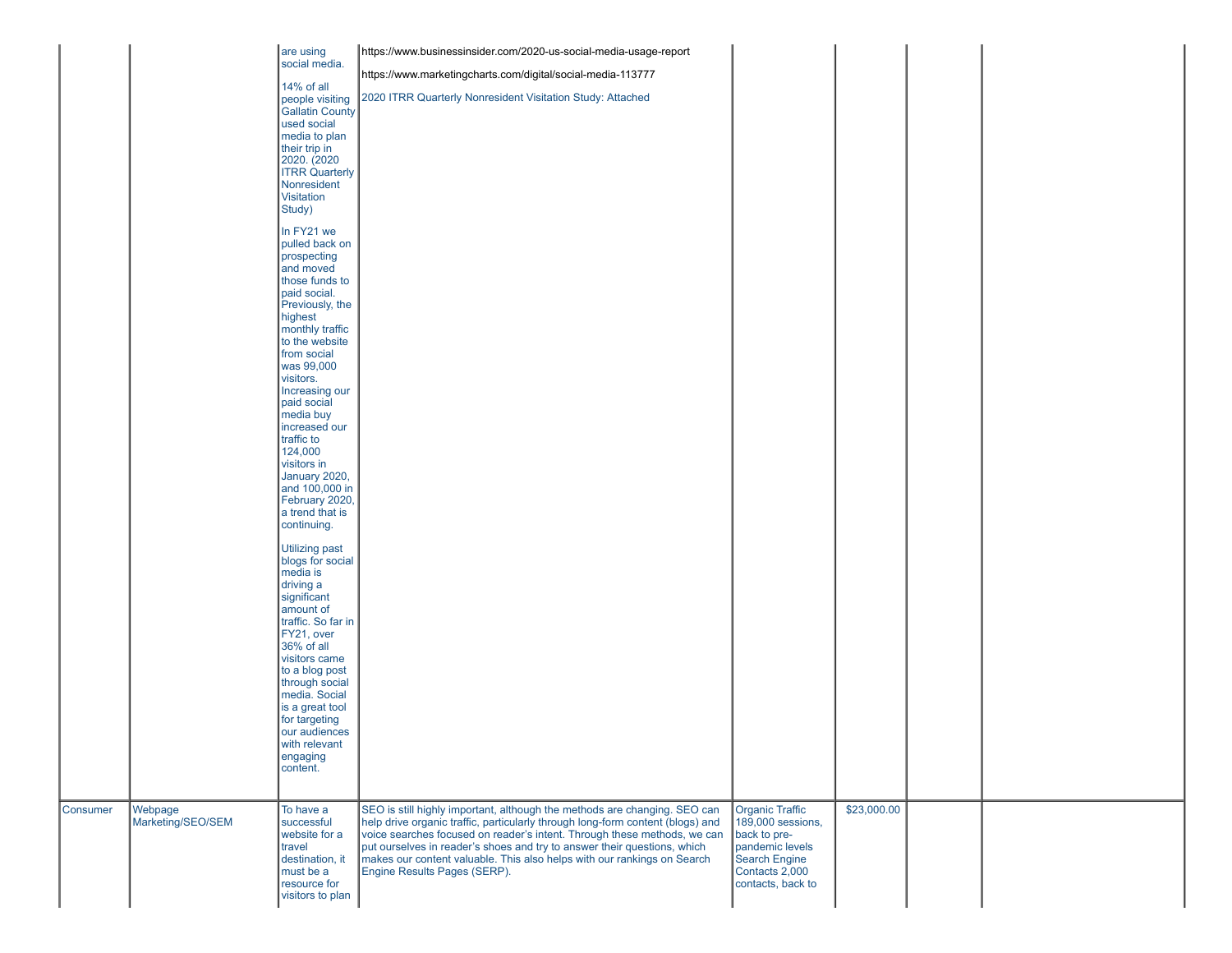|          |                          | their trip. We<br>will continue to<br>build and<br>develop<br>engaging<br>content for<br>users to learn<br>more about<br>Bozeman,<br>Yellowstone,<br>and the<br>surrounding<br>area through<br>blogs and a<br>robust, well<br>organized<br>database of<br>local<br>businesses<br>and<br>recreational<br>opportunities.<br>Not only does<br>this help<br>visitors when<br>they get to the<br>site, but it also<br>helps the site<br>rank well on<br>search<br>engines,<br>making it<br>easier for<br>people to find<br>our site. Pair a<br>strong organic<br>presence with<br>complementary<br>SEM and you<br>we are able to<br>drive a lot of<br>high-quality<br>traffic. | https://www.forbes.com/sites/forbesagencycouncil/2021/01/27/2021-seo-<br>trends-every-business-owner-should-consider/?sh=1b8e7f99677d<br>https://www.searchenginejournal.com/10-important-2021-seo-trends-you-<br>need-to-know/389395/                                                                                                                                                                                                                                                                | pre-pandemic<br>levels                                                                                                                                                                                                            |            |  |  |
|----------|--------------------------|---------------------------------------------------------------------------------------------------------------------------------------------------------------------------------------------------------------------------------------------------------------------------------------------------------------------------------------------------------------------------------------------------------------------------------------------------------------------------------------------------------------------------------------------------------------------------------------------------------------------------------------------------------------------------|-------------------------------------------------------------------------------------------------------------------------------------------------------------------------------------------------------------------------------------------------------------------------------------------------------------------------------------------------------------------------------------------------------------------------------------------------------------------------------------------------------|-----------------------------------------------------------------------------------------------------------------------------------------------------------------------------------------------------------------------------------|------------|--|--|
| Consumer | <b>Print Advertising</b> | Media<br>projections for<br>2021 show<br>print seeing<br>significant<br>growth.<br>Madden<br>Media's 2021<br>Destination<br><b>Marketing</b><br><b>Trends notes</b><br>that people are<br>fatigued with<br>screens and<br>magazines<br>offer an<br>entertaining<br>escape. Print<br>magazines are<br>a way for<br>people to<br>unplug and is a<br>tangible<br>medium that<br>provides                                                                                                                                                                                                                                                                                     | Madden Media reports that with more people working from home the past<br>year, print is proving to be an entertaining escape from the screen. Ironmark<br>also found that print is making a resurgence as a way to disconnect from a<br>noisy, online world. Print is trusted, tangible, provides and emotional<br>connection and has longevity that some other forms of media do not.<br>https://maddenmedia.com/2021-destination-marketing-trends/<br>http://blog.ironmarkusa.com/print-is-not-dead | Full distribution of<br>$40,000$ copies of<br>Big Sky Journal,<br>per issue.<br>Website traffic to<br>print specific<br>landing page, 1000<br>visits.<br>Print contacts,<br>signing up for the<br>newsletter, 50 new<br>contacts. | \$8,500.00 |  |  |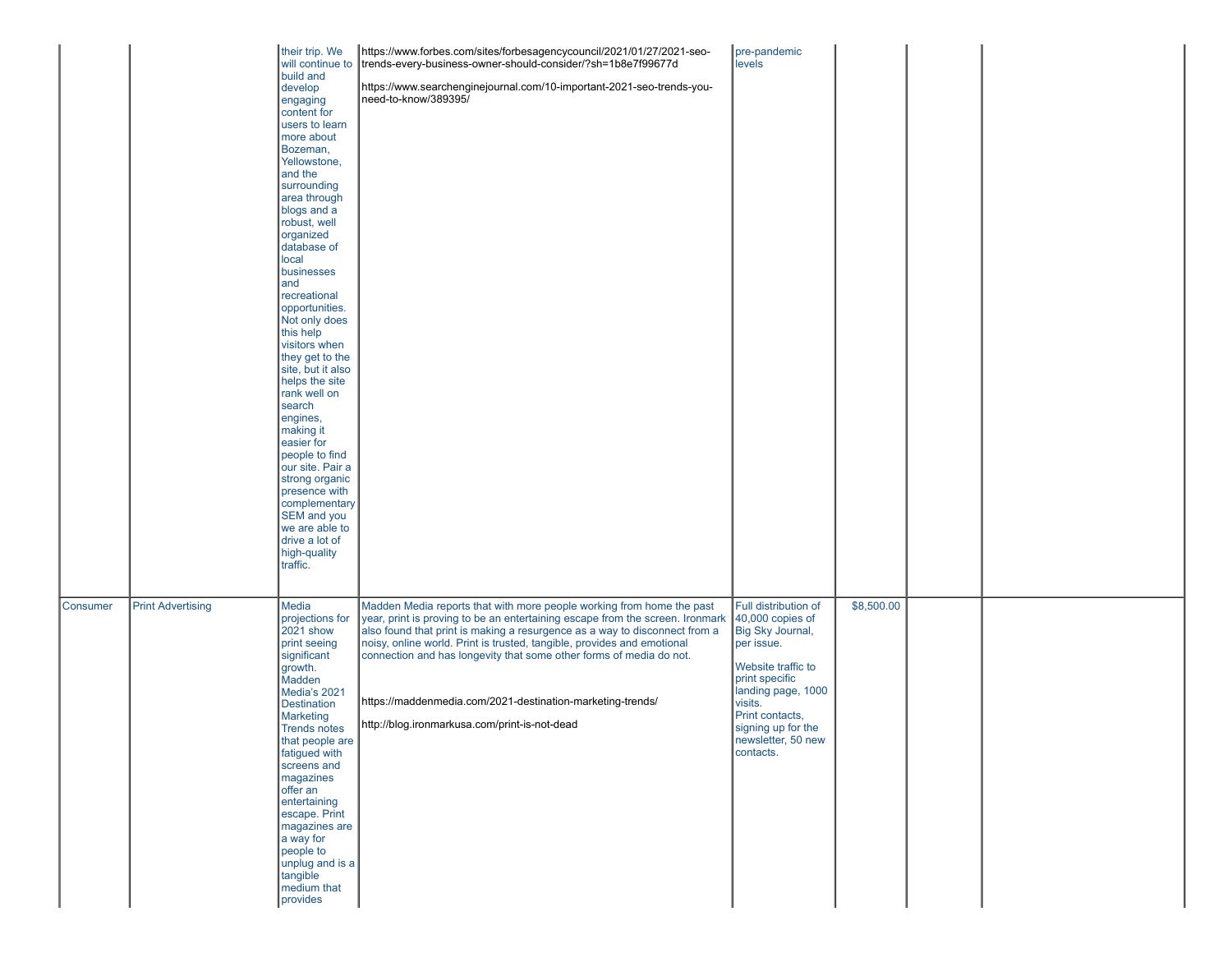|          |                       | emotional<br>connection and<br>inspiration. To<br>help us monitor<br>our impact<br>from print<br>publication,<br>we've created<br>a forwarding<br>domain,<br>visitbzn.com.<br>This URL<br>appears in all<br>print magazine<br>ads and tracks<br>in Google<br>Analytics if<br>anyone types<br>that URL in<br>their browser.                                                                                                                                                                                                                                                                                                                                                                                    |                                                                                                                                                                                                                                                                                                                                                                                                                                                                               |                                                                                                                                                                                                                                                                                                                                                          |             |  |
|----------|-----------------------|---------------------------------------------------------------------------------------------------------------------------------------------------------------------------------------------------------------------------------------------------------------------------------------------------------------------------------------------------------------------------------------------------------------------------------------------------------------------------------------------------------------------------------------------------------------------------------------------------------------------------------------------------------------------------------------------------------------|-------------------------------------------------------------------------------------------------------------------------------------------------------------------------------------------------------------------------------------------------------------------------------------------------------------------------------------------------------------------------------------------------------------------------------------------------------------------------------|----------------------------------------------------------------------------------------------------------------------------------------------------------------------------------------------------------------------------------------------------------------------------------------------------------------------------------------------------------|-------------|--|
| Consumer | <b>Joint Ventures</b> | <b>Joint Ventures</b><br>make up the<br>of our<br>marketing<br>budget. These<br>cooperative<br>advertising<br>partnerships<br>provide an<br>economy of<br>scale and<br>broader<br>recognition as<br>well as<br>bringing private<br>and public<br>tourism<br>partners<br>together to<br>work toward<br>collective<br>messaging and<br>coordinated<br>outreach.<br>Our airline<br>marketing,<br>while a big<br>percentage of<br>the budget,<br>immediately<br>triples with<br>investments<br>from other<br>partnerships,<br>allowing us to<br>leverage our<br>media buys<br>even more.<br>Now that we<br>have all major<br>airlines, our<br>vision is<br>changing.<br>Rather than<br>allocating our<br>funds to | Cooperative marketing uses the expanded resources of each business to<br>reach a larger or new audience. Economy of scale is a huge benefit to<br>biggest portion   cooperative marketing, particularly when combining the efforts of one<br>industry. Cooperative marketing is both economically efficient and<br>convenient.<br>https://blog.hubspot.com/marketing/cooperative-marketing<br>https://www.marketing-schools.org/types-of-marketing/cooperative-<br>marketing/ | Number of joint<br>venture programs<br>participated in or<br>created.<br>Number of<br>impressions &<br>clicks from<br>repective<br>campaigns.<br>Airline Marketing:<br>Number of flights<br>added to our<br>market<br>New airlines added<br>to our market<br>Increase in<br>passenger count<br>Increase in<br>visitations from<br><b>Arrivalist data</b> | \$95,115.00 |  |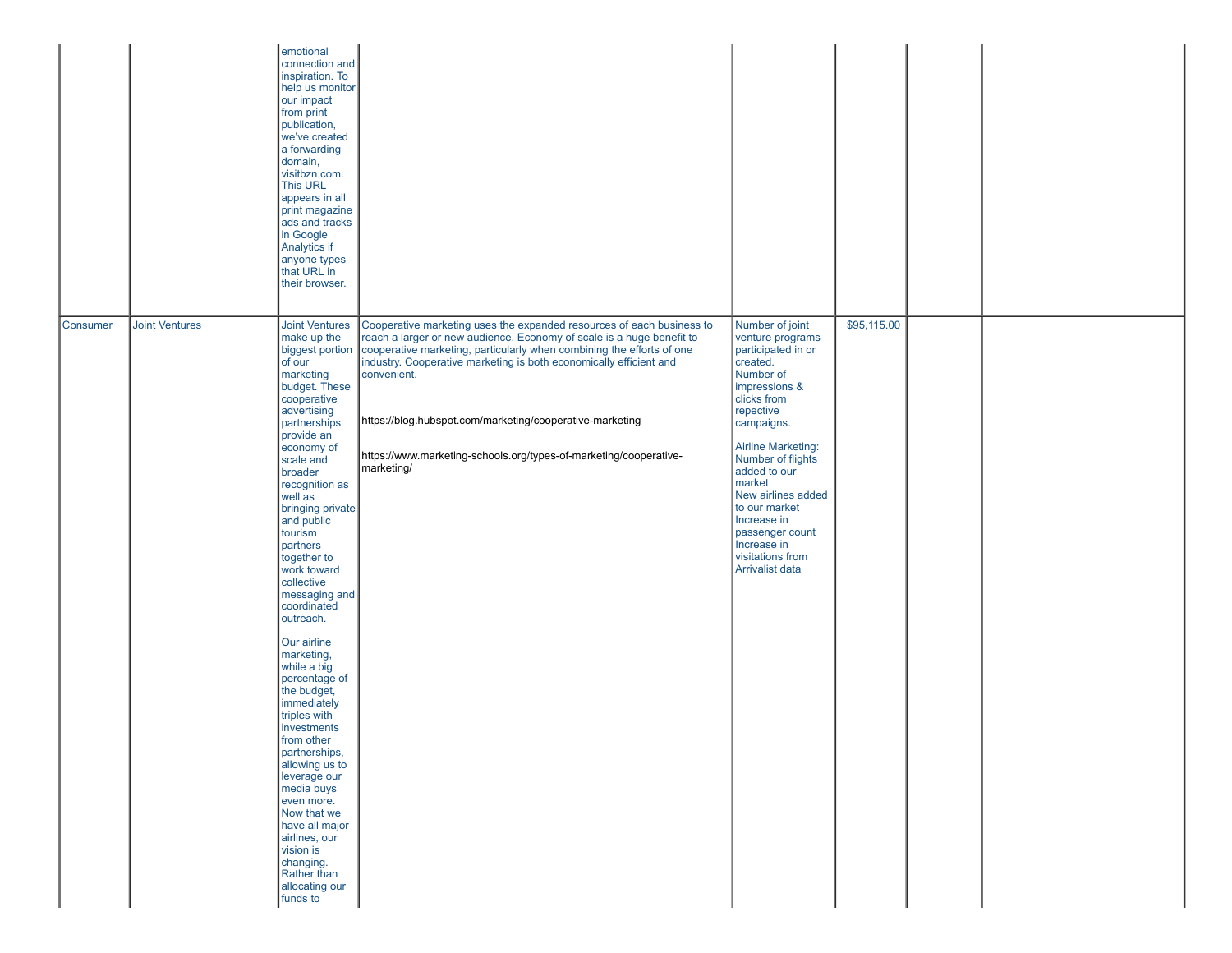specific airlines, we will be analyzing each airline, destination and **opportunity** and allocating funding depending on how we can best support all our airline partners in their effort to fill seats. Our messaging will begin to support Bozeman Yellowstone **International** Airport as a regional airport. **Partnerships** include the MTOTBD Joint **Venture** program, **Yellowstone Country** regional partner cooperatives, the Airline Transportation **Committees** (consisting of Yellowstone Country, Bozeman CVB, Big Sky CVB, Belgrade CVB, Big Sky Resort, Yellowstone Club and Lone Mountain Land Companies.) **Other** partnerships include Montana State University, Gallatin County TBID, and the Bozeman Area Chamber of Commerce, working to increase both tourism and business development. We will also be exploring ways we can develop JV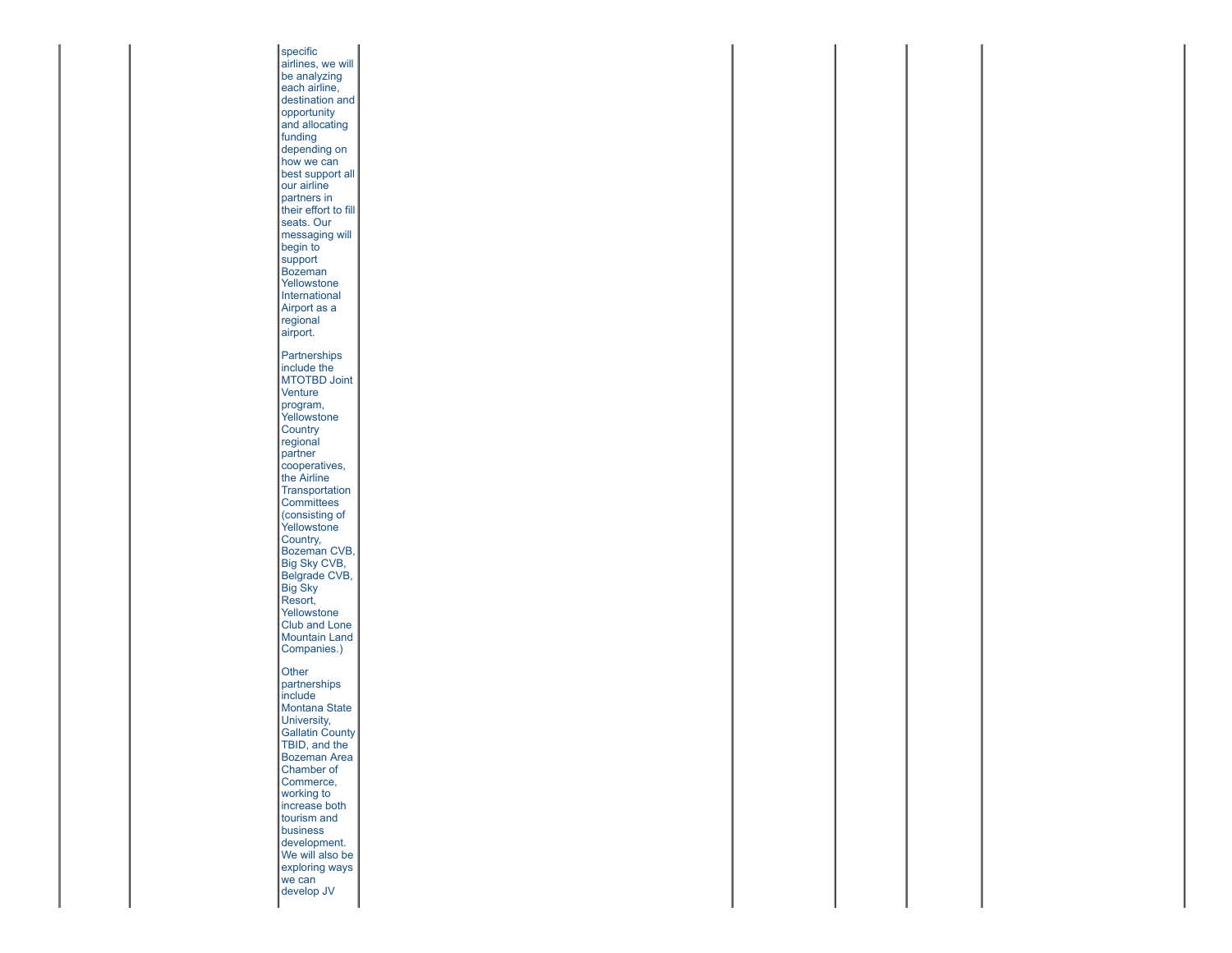|                             |                                         | partnerships<br>with local<br>businesses to<br>expand our<br>marketing<br>dollars and<br>increase their<br>reach as well.                                                                                                                                                                                                                                                                                                                                                               |                                                                                                                                                                                                                                                                                                                                                                                                                                                                                                                                                                                                                                                                                                                                               |                                                                                                                                                                                                                                                                                                                                                                 |             |  |
|-----------------------------|-----------------------------------------|-----------------------------------------------------------------------------------------------------------------------------------------------------------------------------------------------------------------------------------------------------------------------------------------------------------------------------------------------------------------------------------------------------------------------------------------------------------------------------------------|-----------------------------------------------------------------------------------------------------------------------------------------------------------------------------------------------------------------------------------------------------------------------------------------------------------------------------------------------------------------------------------------------------------------------------------------------------------------------------------------------------------------------------------------------------------------------------------------------------------------------------------------------------------------------------------------------------------------------------------------------|-----------------------------------------------------------------------------------------------------------------------------------------------------------------------------------------------------------------------------------------------------------------------------------------------------------------------------------------------------------------|-------------|--|
| Consumer                    | Website/Internet<br>Development/Updates | <b>Budget</b><br>allocation for<br>website<br>maintenance,<br>hosting, and<br>updates.<br>Website<br>updates<br>improve<br>security,<br>boosts site<br>traffic and<br>optimizes the<br>visitor<br>experience.<br>For tourism<br>entities, the<br>website is one<br>of the main<br>tools to<br>introduce,<br>inform and<br>move people<br>through the trip<br>planning<br>process.                                                                                                       | Website maintenance involves more than keeping your site running. It keeps<br>hackers from stealing data, increases website visibility among search<br>engines and optimizes the user experience by giving them reasons to return<br>and engage with your site.<br>https://www.forumone.com/ideas/why-is-website-maintenance-important/                                                                                                                                                                                                                                                                                                                                                                                                       | Success is<br>measured by site<br>efficiency, security,<br>speed, and relevant<br>content by<br>maintaining uptime<br>of 99% or more.                                                                                                                                                                                                                           | \$500.00    |  |
| <b>Marketing</b><br>Support | Research                                | As Bozeman<br>has changed<br>over the last 5<br>years and<br>visitation has<br>drastically<br>increased,<br>including the<br>number of<br>direct flights,<br>so has how we<br>position our<br>destination on<br>a national<br>level. We have<br>been utilizing<br>small research<br>projects to<br>better define<br>our audience,<br>our brand, and<br>lour<br>differentiators<br>amongst<br>travelers. In<br>FY21 we have<br>been<br>conducting<br>research with<br><b>Destination</b> | Qualitative research informs how people feel. It answers the "what" and<br>"why" from a customer's perspective. Quantitative research takes those<br>answers and determines the importance of it in the consumer's eye.<br>Together, they can give you a broader picture of your brand and how people<br>interact with it. Research as a whole, helps identify if and how audiences are<br>resonating or interacting with your brand, allows you to test bolder<br>approaches and helps establish a baseline for determining ROI.<br>https://www.brandextract.com/Insights/Podcast-Episodes/Why-is-Brand-<br>Research-Important/<br>https://blog.frankefiorella.com/identitywise/the-importance-of-research-in-<br>brand-identity-development | Research projects<br>that clearly define<br>our brand for<br>Bozeman, Montana<br>that resonates with<br>our target audience<br>and attracts the<br>right visitors to our<br>area. The metric for<br>success is<br>completing these<br>projects, then<br>sharing the<br>information with our<br>constituents along<br>with how we put the<br>information to use. | \$30,000.00 |  |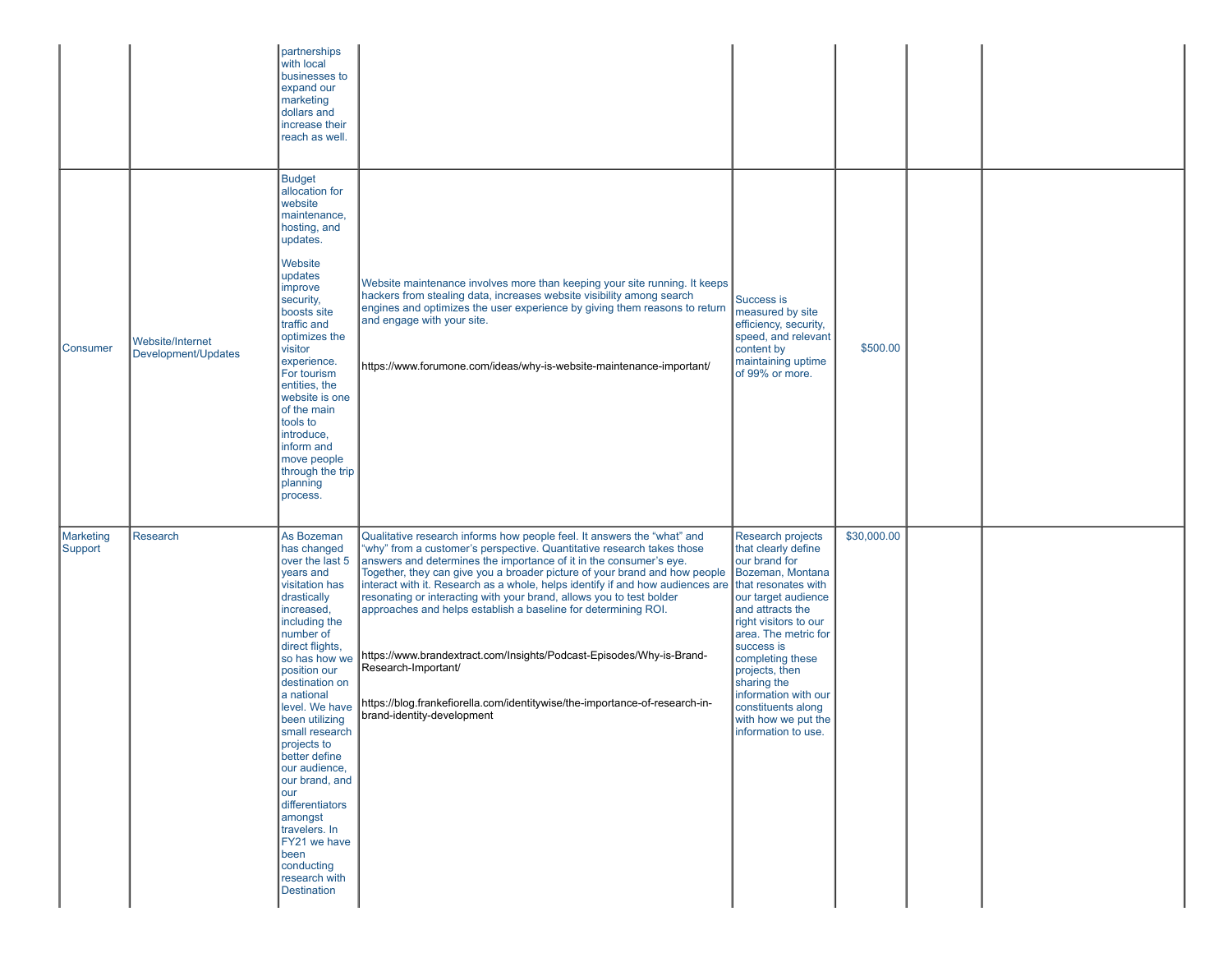|                      |                                               | Analysts to<br>better identify<br>Bozeman's<br>primary target<br>audiences and<br>traveler<br>perceptions. In<br>FY22 we<br>intend to<br>continue our<br>that research<br>to refine our<br>brand and<br>positioning<br>against<br>competitors.                                                                                                                                                                                                                                                                                                                                                                                                                                                                                                                                                                               |                                                                                                                                                                                                                                                                                                                                                                    |                                                                                                                                                                                                                                                                                                          |          |  |  |
|----------------------|-----------------------------------------------|------------------------------------------------------------------------------------------------------------------------------------------------------------------------------------------------------------------------------------------------------------------------------------------------------------------------------------------------------------------------------------------------------------------------------------------------------------------------------------------------------------------------------------------------------------------------------------------------------------------------------------------------------------------------------------------------------------------------------------------------------------------------------------------------------------------------------|--------------------------------------------------------------------------------------------------------------------------------------------------------------------------------------------------------------------------------------------------------------------------------------------------------------------------------------------------------------------|----------------------------------------------------------------------------------------------------------------------------------------------------------------------------------------------------------------------------------------------------------------------------------------------------------|----------|--|--|
| Marketing<br>Support | <b>Digital Asset</b><br>Management/Aquisition | Over the past<br>two years<br>Bozeman has<br>continued to<br>get more and<br>more requests<br>for access to<br>photos, videos,<br>and logo files.<br>These<br>requests come<br>from media<br>members<br>writing articles<br>about<br>Bozeman or<br>events that are<br>being planned<br>in the<br>Bozeman area<br>and are in<br>need of assets<br>to promote<br>their event. To<br>streamline<br>these requests,<br>we will be<br>subscribing to<br>a service<br>where we can<br>organize and<br>store assets<br>while<br>controlling<br>access. This<br>storage<br>method will be<br>separate from<br>the current<br>storage of our<br>files and will<br>eliminate the<br>risk of files<br>being<br>inadvertently<br>deleted. We<br>will also set up<br>a unique<br>request form<br>that will allow<br>us to track<br>trends | Having our assets in one place, having them backed up from working files,<br>and having a system to handle requests helps elimitae the cost of lost or<br>misplaced work, accelerates creativity and production, streamlines<br>distribution, reduces redundancies and helps maintain consistency.<br>https://www.widen.com/blog/digital-asset-management-benefits | By utilizing a<br>separate form for<br>asset requests, we<br>will be able to better<br>understand what<br>assets are being<br>used, for what<br>purpose, and for<br>which publication if<br>they are coming<br>from the media.<br>The KPI we will<br>measure will be the<br>total number of<br>requests. | \$500.00 |  |  |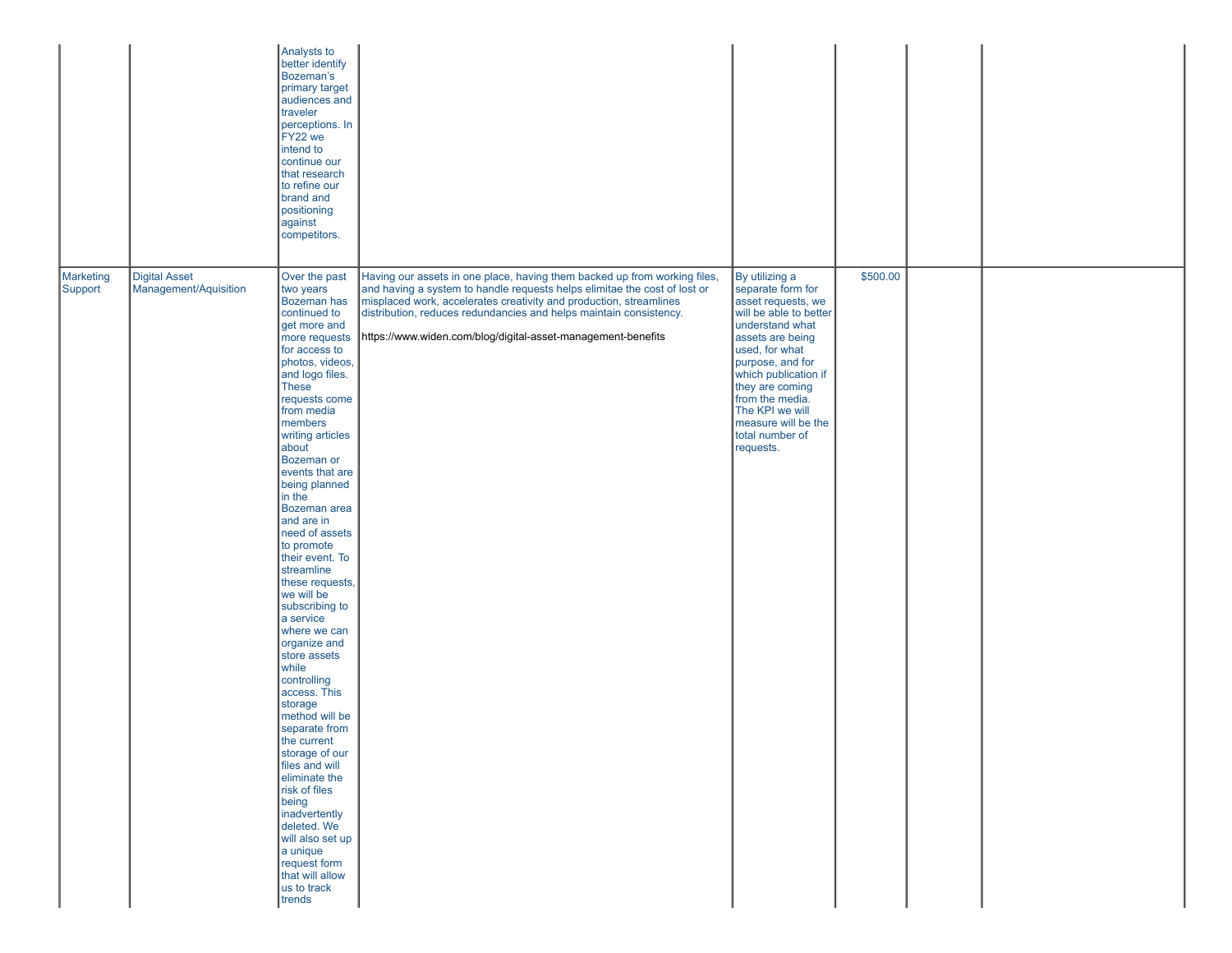|                             |                                   | regarding<br>these<br>requests.                                                                                                                                                                                                                                                                                                                                                                                                                                                          |                                                                                                                                                                                                                                                                                                                                                                                      |                                                                                                                                                 |             |  |
|-----------------------------|-----------------------------------|------------------------------------------------------------------------------------------------------------------------------------------------------------------------------------------------------------------------------------------------------------------------------------------------------------------------------------------------------------------------------------------------------------------------------------------------------------------------------------------|--------------------------------------------------------------------------------------------------------------------------------------------------------------------------------------------------------------------------------------------------------------------------------------------------------------------------------------------------------------------------------------|-------------------------------------------------------------------------------------------------------------------------------------------------|-------------|--|
| Marketing<br>Support        | Administration                    | The<br>administration<br>budget<br>includes the<br>overall costs of<br>doing business<br>including,<br>wages, office<br>use, equipment<br>purchases, and<br>other supplies.<br>The Bozeman<br>CVB manages<br>several Visitor<br>Information<br>Centers with<br>staffing and<br>materials to<br>educate our<br>visitors. These<br>personal<br>touchpoints<br>serve as a way<br>to educate<br>visitors, keep<br>them in our<br>area longer<br>and provide<br>added value to<br>their trip. | An administrative expense budget is the cost of running an operation not<br>related to a product or service. This budget is used to exercise expense<br>control over day-to-day activities.<br>https://bizfluent.com/info-7747915-administrative-budget.html<br>https://www.investopedia.com/terms/a/administrative-budget.asp                                                       | Success is<br>measured through<br>keeping our<br>allocation of our<br>CVB administrative<br>fees at or below<br>20% of the total<br>CVB budget. | \$62,654.00 |  |
| <b>Marketing</b><br>Support | Marketing Plan Development Budget | allocation for<br>agency<br>services in<br>developing the<br>FY23<br>Marketing<br>Plan.<br>Our marketing<br>and advertising<br>is contracted to<br>an outside<br>agency and<br>freelance<br>contractors.<br>Without a paid<br>staff member<br>to oversee the<br>creation of the<br>marketing plan,<br>we invest in<br>outside<br>services to<br>ensure a<br>consistent and<br>cohesive plan.<br>Over the years,<br>this<br>consistency                                                   | Developing a yearly marketing plan allows us to evaluate what has worked<br>well, and where we want to make changes. Through analyzing our market,<br>establishing goals, opportunities and challenges, we can strategize and<br>budget as market conditions and media landscapes change.<br>https://www.business.gov.au/planning/marketing-plans/why-do-i-need-a-<br>marketing-plan | Marketing plan<br>approved by TAC<br>and successfully<br>executed in FY23.                                                                      | \$5,500.00  |  |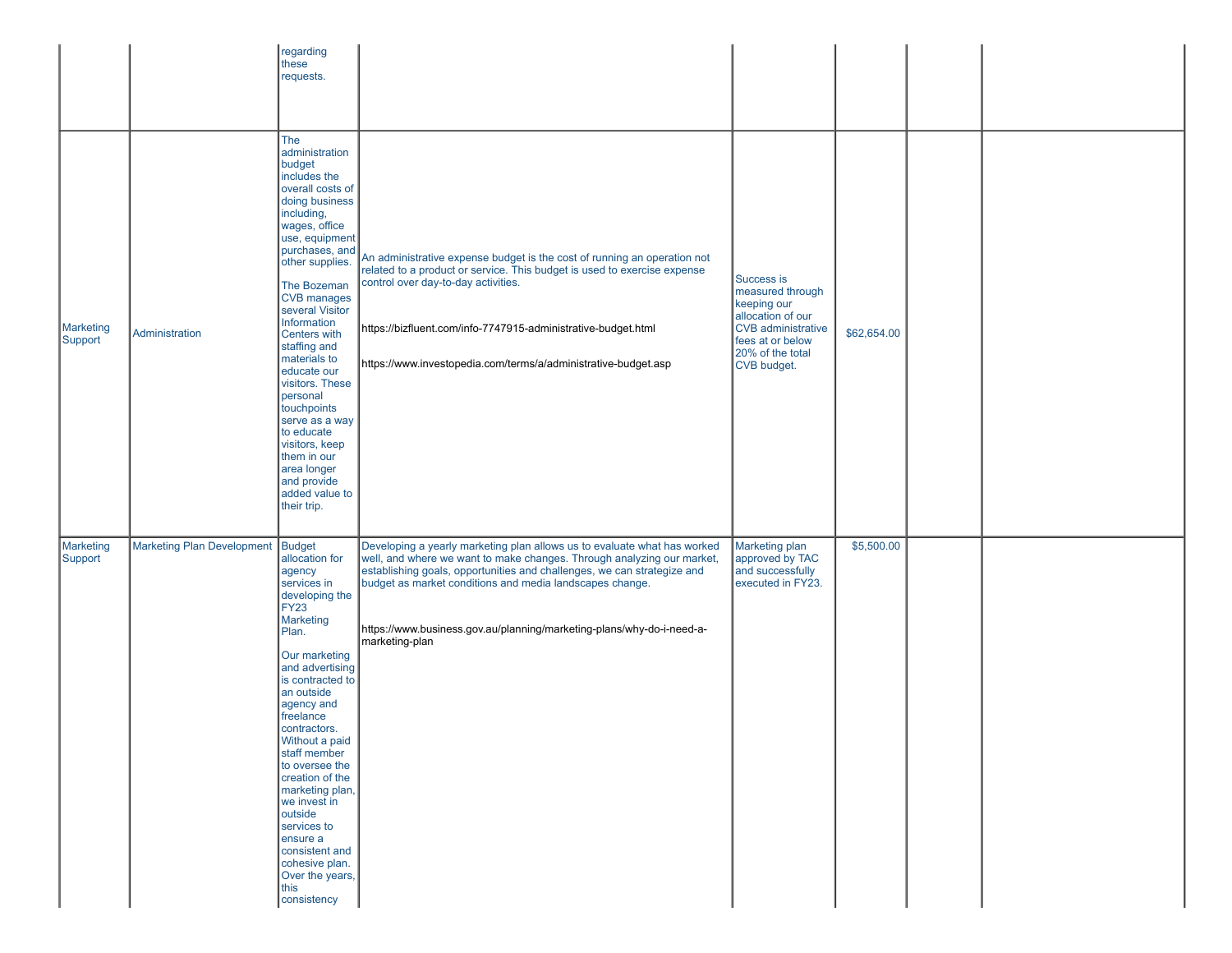|                             |                                              | has allowed us<br>to continuously<br>monitor, track,<br>evaluate and<br>adjust our<br>marketing<br>based on what<br>has been<br>effective in the<br>past, while<br>implementing<br>and adjusting<br>to new market<br>trends and<br>opportunities.<br><b>Budget</b>                                                                                                                                                                                                                                                                                                                                                                                 |                                                                                                                                                                                                                                                                                                                                                                                                                                                                                                                                                             |                                                                                                                                            |             |  |
|-----------------------------|----------------------------------------------|----------------------------------------------------------------------------------------------------------------------------------------------------------------------------------------------------------------------------------------------------------------------------------------------------------------------------------------------------------------------------------------------------------------------------------------------------------------------------------------------------------------------------------------------------------------------------------------------------------------------------------------------------|-------------------------------------------------------------------------------------------------------------------------------------------------------------------------------------------------------------------------------------------------------------------------------------------------------------------------------------------------------------------------------------------------------------------------------------------------------------------------------------------------------------------------------------------------------------|--------------------------------------------------------------------------------------------------------------------------------------------|-------------|--|
| <b>Marketing</b><br>Support | <b>TAC/Governor's Conference</b><br>meetings | allocation for<br>travel and<br>lodging if<br>quarterly<br><b>Tourism</b><br>Advisory<br>Council<br><b>Meetings and</b><br>the annual<br>Governor's<br>Conference on<br>tourism return<br>to in-person<br>meetings.<br>Attending the<br><b>TAC</b> meetings<br>per state<br>regulations,<br>along with the<br>Governor's<br>Conference<br>keeps us<br>informed of<br>statewide<br>marketing<br>efforts, industry<br>trends and<br>partner's best<br>practices.<br><b>These</b><br>meetings are a<br>chance to<br>connect with<br>and learn from<br>other tourism<br>entities and<br>build a<br>cohesive<br>strategy for<br>marketing the<br>state. | Attending a conference in your field can broaden your network, promote<br>deeper understanding, uncover new learnings and reinforce existing best<br>practices. Conferences also provide an opportunity to network with other<br>thought leaders and industry peers.<br>https://www.talmundo.com/blog/5-reasons-to-attend-a-conference-in-your-<br>∣field<br>https://www.forbes.com/sites/forbesagencycouncil/2019/03/15/are-industry-<br>conferences-worth-attending-or-exhibiting/#1d75e19f6fda                                                           | Attend all meetings<br>while staying within<br>budget. Bring back<br>two ideas to<br>implement into our<br>FY23 strategy.                  | \$1,000.00  |  |
| <b>Marketing</b><br>Support | Fulfillment/Telemarketing/Call<br>Center     | Fulfillment<br>costs for<br>mailing Visitor<br>and Relocation<br>Guides.<br>Allocation<br>includes                                                                                                                                                                                                                                                                                                                                                                                                                                                                                                                                                 | Beginning in 2017, guidebooks began seeing a resurgence. In our digital<br>heavy world, many people are enjoying printed, inspirational pieces.<br>Georgina Dee, publisher at one of the industry leaders DK Eyewitness<br>Guides, is similarly optimistic about the future. "Travel itself is fast becoming<br>an antidote to the digital heavy world we live in, trust in some online sources<br>is certainly waning, and the internet can be an unwieldy beast that needs<br>taming. A book is yours but the internet is everyone's," she told Telegraph | Full distribution of<br>60,000 travel<br>guides. We can<br>also look at<br>Arrivalist data and<br>compare where our<br>visitors are coming | \$25,000.00 |  |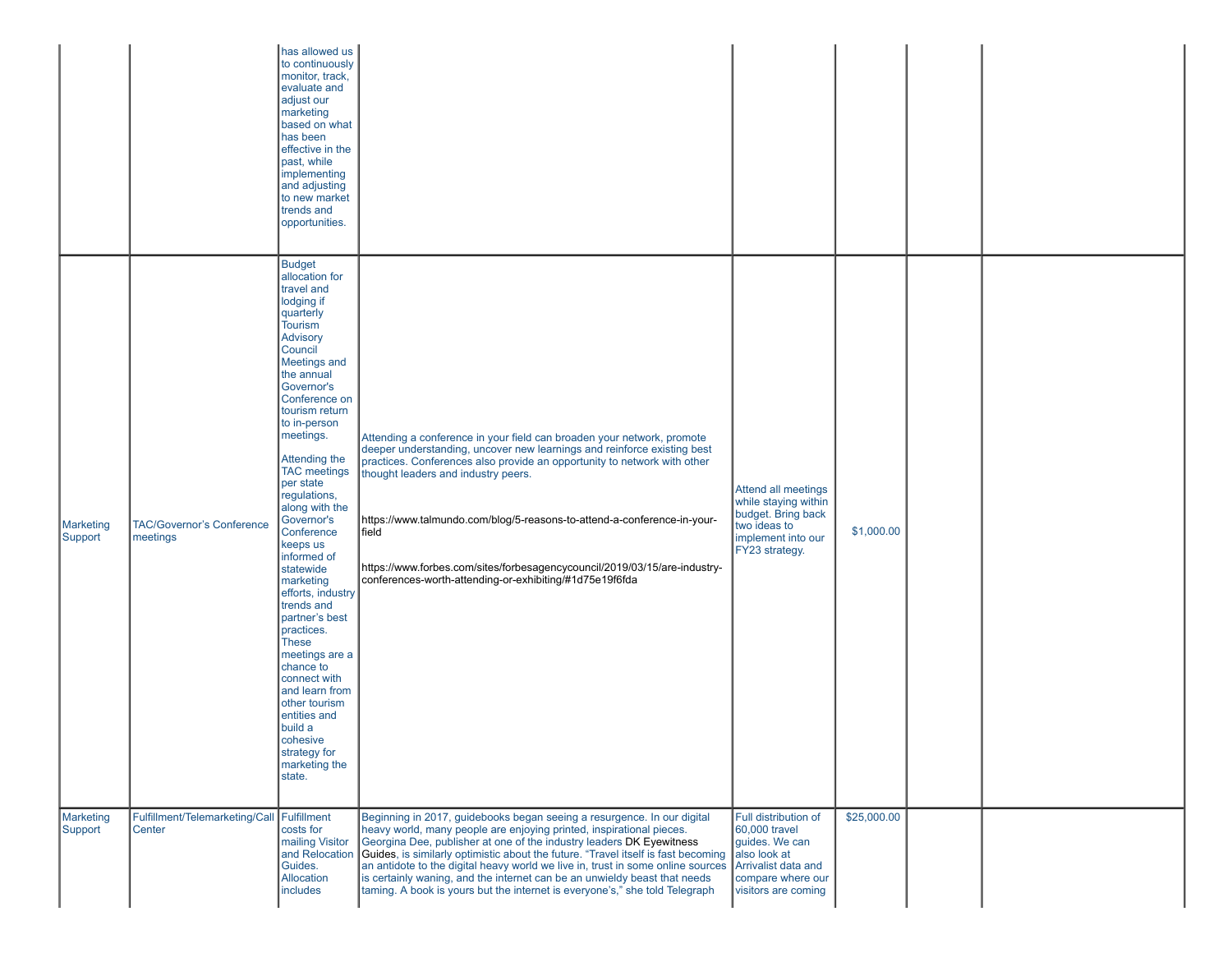|           |                  | postage and<br>wages.<br>In FY21 we<br>distributed<br>55,000 guides<br>via mail and<br>distribution to<br>regional CVB's<br>in MT, WY SD,<br>ND, and ID. In<br>addition, we<br>distribute to:<br>• 30 hotels in<br><b>Bozeman</b><br>• VIC at Airport<br>• MT State<br>Rest Area on<br>19th Ave<br><b>Bozeman</b><br><b>Chamber VIC</b><br>• Downtown<br><b>Bozeman VIC</b><br>Since FY17<br>our electronic<br>downloads<br>totaled 9,900<br>with 10,767<br>requests for<br>mailed copies.<br>In FY22, we<br>will increase<br>total to 60,000<br>copies based<br>on increased<br>requests from<br>travelers and<br>other tourism<br>partners. | Travel ahead of the relaunch of DK's Eyewitness series. This budget<br>allocation allows us to get the travel guides into the hands of those who are<br>requesting them.<br>https://www.forbes.com/sites/garystoller/2018/02/20/so-you-thought-travel-<br>guidebooks-were-dead-guess-again/#3dc5fb385810<br>https://www.telegraph.co.uk/travel/comment/travel-guidebook-here-to-stay/                                                                                    | from versus where<br>our mailed travel<br>guides were sent.                                                       |            |  |  |
|-----------|------------------|-----------------------------------------------------------------------------------------------------------------------------------------------------------------------------------------------------------------------------------------------------------------------------------------------------------------------------------------------------------------------------------------------------------------------------------------------------------------------------------------------------------------------------------------------------------------------------------------------------------------------------------------------|--------------------------------------------------------------------------------------------------------------------------------------------------------------------------------------------------------------------------------------------------------------------------------------------------------------------------------------------------------------------------------------------------------------------------------------------------------------------------|-------------------------------------------------------------------------------------------------------------------|------------|--|--|
| Publicity | <b>Fam Trips</b> | Each year we<br>partner with<br>MTOTBD,<br>Yellowstone<br>Country, and<br>neighboring<br>tourism regions<br>to host FAM<br>tours to our<br>area. These<br>tours are<br>generally a mix<br>of traditional<br>journalists,<br>bloggers, and<br>social media<br>influencers and<br>are designed<br>to have the<br>participants<br>engage in<br>various<br>activities<br>throughout the<br>area. They<br>also provide a<br>great way to<br>build our photo<br>and video<br>library. Each                                                                                                                                                          | Earned media cuts through customer's filter and actually delivers the<br>message. It allows you to reach a wider audience and boosts your<br>credibility. Helping to formulate the story for organizations allows us to focus<br>on things that are important, and allows us to showcase the people and<br>places that are inspiring about our story.<br>https://trend.io/blog/earned-media<br>https://apcoworldwide.com/blog/media-in-2021-earn-it-own-it-and-share-it/ | Success will be<br>measured by<br>articles, social<br>media exposure<br>and blogs written<br>throughout the year. | \$3,000.00 |  |  |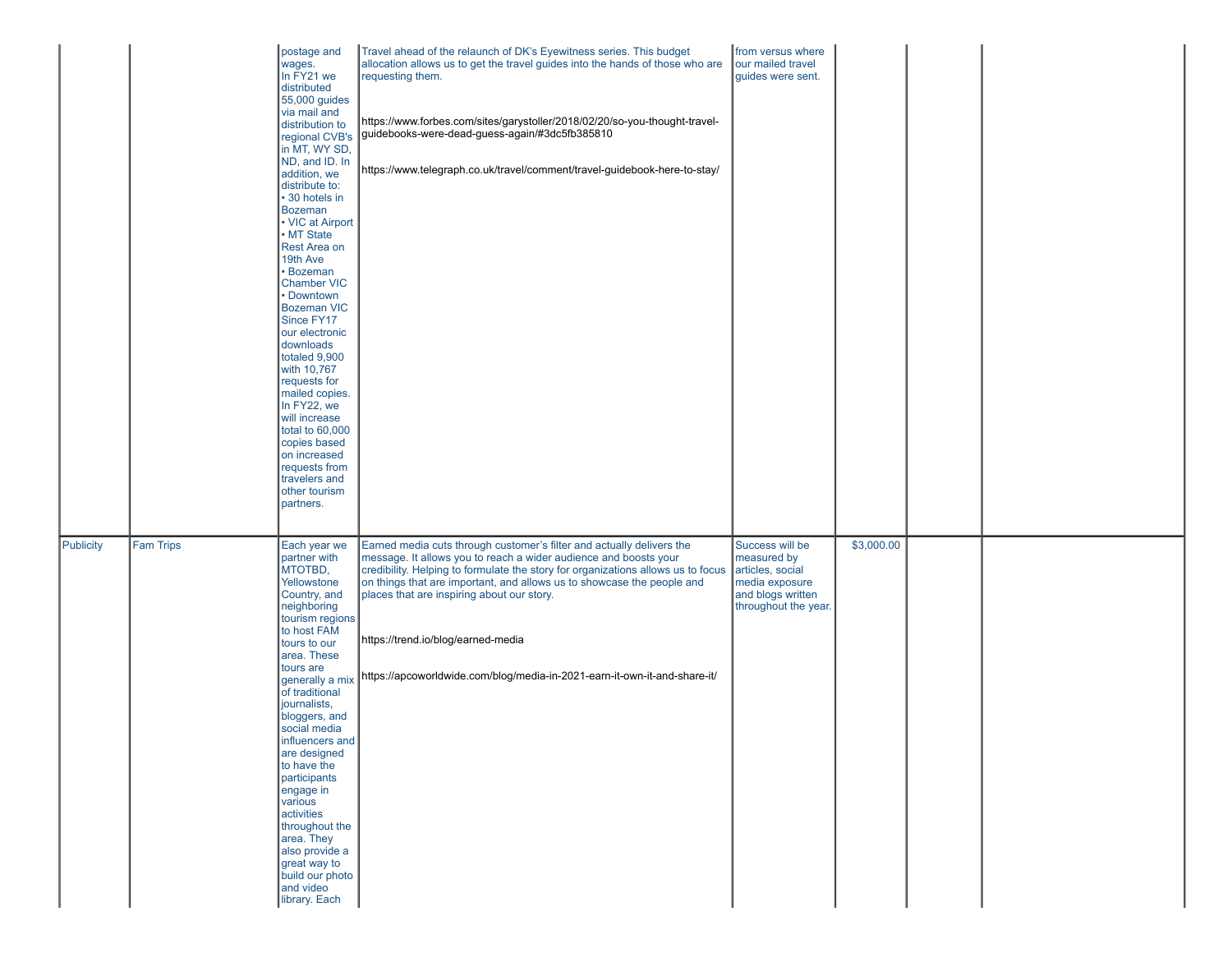| program is<br>evaluated on<br>its own merit to<br>determine if it<br>is a good fit.<br>This year, we<br>are partnering<br>with<br>Yellowstone<br>Country to host<br>one press trip<br>to promote<br>Southwest<br>Airlines and<br>the Bozeman<br>area, but will<br>also keep an<br>allocation for<br><b>other</b><br>opportunities<br>as they arise. |                            |  |
|-----------------------------------------------------------------------------------------------------------------------------------------------------------------------------------------------------------------------------------------------------------------------------------------------------------------------------------------------------|----------------------------|--|
|                                                                                                                                                                                                                                                                                                                                                     | $\frac{1}{2}$ \$313,269.00 |  |

# *Marketing Method Budget*

| <b>Marketing Segment</b> | <b>Marketing Method</b>                    | <b>Bed tax funded budget</b> |
|--------------------------|--------------------------------------------|------------------------------|
| Consumer                 | <b>Opportunity Marketing</b>               | \$15,000.00                  |
| Consumer                 | <b>Online/Digital Advertising</b>          | \$17,500.00                  |
| Consumer                 | <b>Social Media</b>                        | \$26,000.00                  |
| Consumer                 | Webpage Marketing/SEO/SEM                  | \$23,000.00                  |
| Consumer                 | <b>Print Advertising</b>                   | \$10,185.00                  |
| Consumer                 | <b>Joint Ventures</b>                      | \$120,315.00                 |
| Consumer                 | Website/Internet Development/Updates       | \$500.00                     |
|                          |                                            | \$212,500.00                 |
| <b>Marketing Support</b> | Research                                   | \$30,000.00                  |
| Marketing Support        | <b>Digital Asset Management/Aquisition</b> | \$500.00                     |
| Marketing Support        | Administration                             | \$62,654.00                  |
| Marketing Support        | <b>Marketing Plan Development</b>          | \$5,500.00                   |
| Marketing Support        | TAC/Governor's Conference meetings         | \$1,000.00                   |
| Marketing Support        | Fulfillment/Telemarketing/Call Center      | \$31,000.00                  |
| <b>Marketing Support</b> | <b>Fam Trips</b>                           | \$6,000.00                   |
|                          |                                            | \$136,654.00                 |
|                          |                                            | \$349,154.00                 |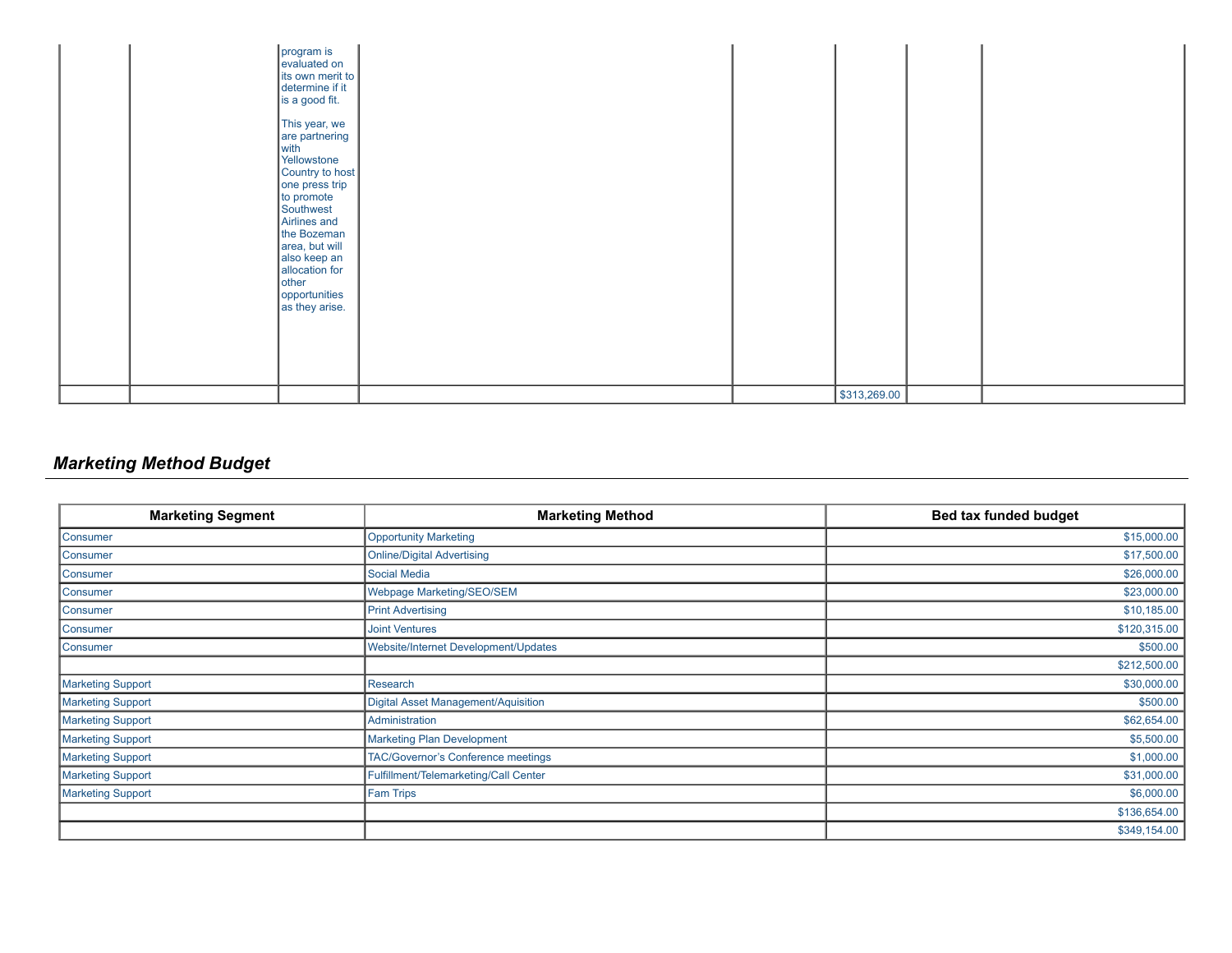# *Miscellaneous Attachments*

| Description                      | File Name                    | <b>File Size</b> |
|----------------------------------|------------------------------|------------------|
| FY22 Marketing Methods Pie Chart | FY22 Pie Chart.pdf           | 215 KB           |
| FY22 Segments Pie Chart          | FY22 Pie Charts Segments.pdf | 72 KB            |